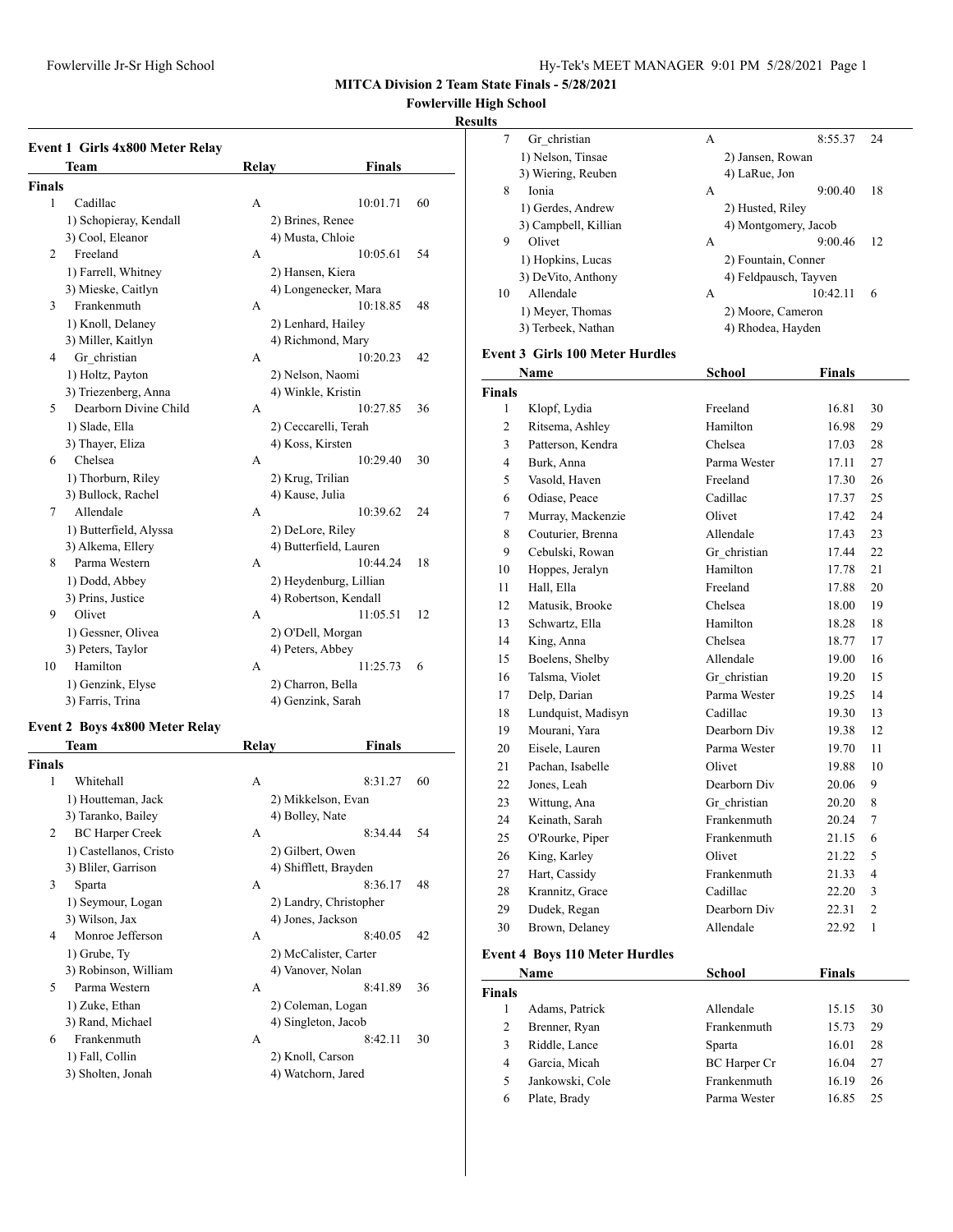| Hy-Tek's MEET MANAGER 9:01 PM 5/28/2021 Page 2 |  |  |  |
|------------------------------------------------|--|--|--|
|------------------------------------------------|--|--|--|

28 Stuart, Ashley Frankenmuth 15.93 3

**MITCA Division 2 Team State Finals - 5/28/2021**

**Fowlerville High School**

#### **Results**

|               | Finals  (Event 4 Boys 110 Meter Hurdles)<br>Name | School              | <b>Finals</b>  |                |
|---------------|--------------------------------------------------|---------------------|----------------|----------------|
| 7             | VerMerris, Tyler                                 | Gr christian        | 16.86          | 24             |
| 8             | Molek, Mason                                     | Olivet              | 16.88          | 23             |
| 9             | Yagiela, Kyle                                    | Frankenmuth         | 17.03          | 22             |
| 10            | Sines, Logan                                     | Whitehall           | 17.07          | 21             |
| 11            | Brandel, Taden                                   | Whitehall           | 17.11          | 20             |
| 12            | Blom, Ian                                        | Sparta              | 17.17          | 19             |
| 13            | Pridemore, Caden                                 | Monroe Jeffe        | 17.32          | 18             |
| 14            | Currigan, Clay                                   | Ionia               | 17.62          | 17             |
| 15            | Oaks, Mason                                      | BC Harper Cr        | 17.76          | 16             |
| 16            | Armetta, Michael                                 | Monroe Jeffe        | 18.03          | 15             |
| 17            | Molek, Caleb                                     | Olivet              | 18.38          | 14             |
| 18            | Goree, Dewayne                                   | Gr christian        | 18.99          | 13             |
| 19            | Currigan, Austin                                 | Ionia               | 19.05          | 12             |
| 20            | Raczkowski, Lincoln                              | Parma Wester        | 19.11          | 11             |
| 21            | Strickland, Kalub                                | Monroe Jeffe        | 19.51          | 10             |
| 22            | Clayton, Brandon                                 | Sparta              | 19.83          | 9              |
| 23            | Altgilbers, Jaiden                               | Whitehall           |                | 7.5            |
| 23            | Webster, Dylan                                   | Allendale           | 19.98<br>19.98 | 7.5            |
| 25            |                                                  | Parma Wester        |                | 6              |
| 26            | Corry, Connor<br>Barnes, Isaac                   | Allendale           | 20.43          | 5              |
|               |                                                  |                     | 20.54          |                |
| 27            | Parmelee, Jesse                                  | <b>BC</b> Harper Cr | 21.03          | $\overline{4}$ |
| 28            | Flower, Clay                                     | Olivet              | 22.50          | 3              |
| 29            | Vandenbroek, Simon                               | Gr christian        | 22.62          | $\overline{c}$ |
|               | <b>Event 5 Girls 100 Meter Dash</b>              |                     |                |                |
|               | Name                                             | School              | <b>Finals</b>  |                |
| <b>Finals</b> |                                                  |                     |                |                |
| 1             | Bentley, Jenna                                   | Frankenmuth         | 12.78          | 30             |
| 2             | Shakoor, Lianna                                  | Dearborn Div        | 12.87          | 29             |
| 3             | Hewitt, Kennedi                                  | Olivet              | 13.11          | 28             |
| 4             | Henderson, Marie Line                            | Gr_christian        | 13.43          | 27             |
| 5             | Grabarczyk, Carley                               | Chelsea             | 13.44          | 26             |
| 6             | Gregory, Kaela                                   | Freeland            | 13.50          | 25             |
| 7             | Kotowski, Stella                                 | Hamilton            | 13.57          | 24             |
| 8             | Rickard, Avery                                   | Allendale           | 13.71          | 23             |
| 9             | Berry, Jocie                                     | Parma Wester        | 13.77          | 22             |
| 10            | Speer, McKenzie                                  | Olivet              | 13.84          | 21             |
| 11            | Collier, Erin                                    | Freeland            | 13.88          | $20\,$         |
| 12            | Heugel, Sidney                                   | Allendale           | 13.95          | 19             |
| 13            | Walker, Madeline                                 | Dearborn Div        | 13.97          | 18             |
| 14            | Lyons, Makayla                                   | Gr christian        | 13.98          | 17             |
| 15            | Black, Breanne                                   | Chelsea             | 14.00          | 16             |
| 16            | Lambers, Jennifer                                | Hamilton            | 14.10          | 15             |
| 17            | DeLa Grange, Sarah                               | Parma Wester        | 14.12          | 14             |
| 18            | Groenenboom, Allie                               | Gr christian        | 14.13          | 13             |
| 19            | Smith, Bella                                     | Cadillac            | 14.14          | 12             |
| 20            | Gomez, Seriena                                   | Olivet              | 14.16          | 11             |
| 21            | Smith, Laney                                     | Chelsea             | 14.24          | 10             |
|               |                                                  |                     |                |                |
| 22            | Jezak, Julia                                     | Cadillac            | 14.26          | 9              |
| 23            | Collier, Ashley                                  | Freeland            | 14.28          | 8              |
| 24            | Velazquez, Sofia                                 | Dearborn Div        | 14.33          | $\tau$         |
| 25            | McDonald, Anna                                   | Parma Wester        | 14.52          | 6              |
| 26            | Hart, Cassidy                                    | Frankenmuth         | 14.75          | 5              |
| 27            | Schrotenboer, Makenze                            | Hamilton            | 15.39          | $\overline{4}$ |

| 29                                                                                                                                                                                                                                                                                                                                                                                                                                                                                                                                                   | Allendale<br>VandenBosch, Stephanie |                     | 18.90         | 2              |  |  |
|------------------------------------------------------------------------------------------------------------------------------------------------------------------------------------------------------------------------------------------------------------------------------------------------------------------------------------------------------------------------------------------------------------------------------------------------------------------------------------------------------------------------------------------------------|-------------------------------------|---------------------|---------------|----------------|--|--|
|                                                                                                                                                                                                                                                                                                                                                                                                                                                                                                                                                      | <b>Event 6 Boys 100 Meter Dash</b>  |                     |               |                |  |  |
|                                                                                                                                                                                                                                                                                                                                                                                                                                                                                                                                                      | Name                                | <b>School</b>       | <b>Finals</b> |                |  |  |
| <b>Finals</b>                                                                                                                                                                                                                                                                                                                                                                                                                                                                                                                                        |                                     |                     |               |                |  |  |
| 1                                                                                                                                                                                                                                                                                                                                                                                                                                                                                                                                                    | Barger, Daniel                      | Frankenmuth         | 11.10         | 30             |  |  |
| $\overline{2}$                                                                                                                                                                                                                                                                                                                                                                                                                                                                                                                                       | McGahan, Jaegar                     | Whitehall           | 11.18         | 29             |  |  |
| 3                                                                                                                                                                                                                                                                                                                                                                                                                                                                                                                                                    | Anderson, Kaiden                    | Allendale           | 11.46         | 28             |  |  |
| $\overline{4}$                                                                                                                                                                                                                                                                                                                                                                                                                                                                                                                                       | Braman, Andrew                      | Frankenmuth         | 11.49         | 27             |  |  |
| 5                                                                                                                                                                                                                                                                                                                                                                                                                                                                                                                                                    | Thomas, Ace                         | Gr christian        | 11.57         | 26             |  |  |
| 6                                                                                                                                                                                                                                                                                                                                                                                                                                                                                                                                                    | Gallimore, Hito                     | Olivet              | 11.61         | 25             |  |  |
| 7                                                                                                                                                                                                                                                                                                                                                                                                                                                                                                                                                    | Irving, Andre                       | Gr christian        | 11.63         | 23.5           |  |  |
| $\tau$                                                                                                                                                                                                                                                                                                                                                                                                                                                                                                                                               | Stephens, Ian                       | Frankenmuth         | 11.63         | 23.5           |  |  |
| 9                                                                                                                                                                                                                                                                                                                                                                                                                                                                                                                                                    | Watson, Red                         | Whitehall           | 11.69         | 22             |  |  |
| 10                                                                                                                                                                                                                                                                                                                                                                                                                                                                                                                                                   | Horhn, Jayden                       | Parma Wester        | 11.71         | 21             |  |  |
| 11                                                                                                                                                                                                                                                                                                                                                                                                                                                                                                                                                   | Battjes, Cam                        | Allendale           | 11.74         | 20             |  |  |
| 12                                                                                                                                                                                                                                                                                                                                                                                                                                                                                                                                                   | Richardson, Gregory                 | Gr christian        | 11.75         | 19             |  |  |
| 13                                                                                                                                                                                                                                                                                                                                                                                                                                                                                                                                                   | Adams, Julius                       | Parma Wester        | 11.81         | 18             |  |  |
| 14                                                                                                                                                                                                                                                                                                                                                                                                                                                                                                                                                   | Castle, Chris                       | <b>BC</b> Harper Cr | 11.83         | 16.5           |  |  |
| 14                                                                                                                                                                                                                                                                                                                                                                                                                                                                                                                                                   | Tobias, Dalton                      | Olivet              | 11.83         | 16.5           |  |  |
| 16                                                                                                                                                                                                                                                                                                                                                                                                                                                                                                                                                   | Gunneson, Josh                      | Allendale           | 11.86         | 15             |  |  |
| 17                                                                                                                                                                                                                                                                                                                                                                                                                                                                                                                                                   | Priester, Jacob                     | Monroe Jeffe        | 11.90         | 14             |  |  |
| 18                                                                                                                                                                                                                                                                                                                                                                                                                                                                                                                                                   | Brown, Zander                       | Whitehall           | 11.97         | 13             |  |  |
| 19                                                                                                                                                                                                                                                                                                                                                                                                                                                                                                                                                   | Bush, Bailey                        | <b>BC</b> Harper Cr | 12.05         | 12             |  |  |
| 20                                                                                                                                                                                                                                                                                                                                                                                                                                                                                                                                                   | Kuntzelman, Jackson                 | Parma Wester        | 12.09         | 11             |  |  |
| 21                                                                                                                                                                                                                                                                                                                                                                                                                                                                                                                                                   | Barath, Jackson                     | Monroe Jeffe        | 12.12         | 10             |  |  |
| 22                                                                                                                                                                                                                                                                                                                                                                                                                                                                                                                                                   | Granger, Kullan                     | Ionia               | 12.22         | 9              |  |  |
| 23                                                                                                                                                                                                                                                                                                                                                                                                                                                                                                                                                   | Grahs, William                      | Sparta              | 12.23         | 7.5            |  |  |
| 23                                                                                                                                                                                                                                                                                                                                                                                                                                                                                                                                                   | Tucker, Travis                      | Ionia               | 12.23         | 7.5            |  |  |
| 25                                                                                                                                                                                                                                                                                                                                                                                                                                                                                                                                                   | Clark, Colter                       | Ionia               | 12.29         | 6              |  |  |
| 26                                                                                                                                                                                                                                                                                                                                                                                                                                                                                                                                                   | Wilson, Merritt                     | <b>BC</b> Harper Cr | 12.34         | 5              |  |  |
| 27                                                                                                                                                                                                                                                                                                                                                                                                                                                                                                                                                   | Boerma, Hunter                      | Sparta              | 12.48         | $\overline{4}$ |  |  |
| 28                                                                                                                                                                                                                                                                                                                                                                                                                                                                                                                                                   | Dye, Gerron                         | Sparta              | 12.52         | 3              |  |  |
| 29                                                                                                                                                                                                                                                                                                                                                                                                                                                                                                                                                   | Pocklington, Wyatt                  | Olivet              | 12.63         | $\overline{c}$ |  |  |
| 30                                                                                                                                                                                                                                                                                                                                                                                                                                                                                                                                                   | Apker, Nate                         | Monroe Jeffe        | 13.00         | 1              |  |  |
| $E_{\text{scatt}}$ $\boldsymbol{\sigma}$ $\boldsymbol{\Gamma}$ $\boldsymbol{\Gamma}$ $\boldsymbol{\Gamma}$ $\boldsymbol{\Gamma}$ $\boldsymbol{\Gamma}$ $\boldsymbol{\Gamma}$ $\boldsymbol{\Gamma}$ $\boldsymbol{\Gamma}$ $\boldsymbol{\Gamma}$ $\boldsymbol{\Gamma}$ $\boldsymbol{\Gamma}$ $\boldsymbol{\Gamma}$ $\boldsymbol{\Gamma}$ $\boldsymbol{\Gamma}$ $\boldsymbol{\Gamma}$ $\boldsymbol{\Gamma}$ $\boldsymbol{\Gamma}$ $\boldsymbol{\Gamma}$ $\boldsymbol{\Gamma}$ $\boldsymbol{\Gamma}$ $\boldsymbol{\Gamma}$ $\boldsymbol{\Gamma}$ $\bold$ |                                     |                     |               |                |  |  |

#### **Event 7 Girls 4x200 Meter Relay**

|               | Team                  | Relay                | Finals                |    |
|---------------|-----------------------|----------------------|-----------------------|----|
| <b>Finals</b> |                       |                      |                       |    |
| 1             | Dearborn Divine Child | A                    | 1:47.85               | 60 |
|               | 1) Shakoor, Lianna    | 2) Velazquez, Olivia |                       |    |
|               | 3) Koss, Meghan       | 4) Hicks, Gianna     |                       |    |
| 2             | Parma Western         | A                    | 1:48.29               | 54 |
|               | 1) Oloni, Rosine      | 2) Dodd, Abbey       |                       |    |
|               | 3) Lewis, Alyna       | 4) Luma, Lilli       |                       |    |
| 3             | Hamilton              | A                    | 1:53.68               | 48 |
|               | 1) Genzink, Elyse     | 2) Hoppes, Jeralyn   |                       |    |
|               | 3) Kotowski, Stella   |                      | 4) Blankenship, Tessa |    |
| 4             | Freeland              | А                    | 1:53.81               | 42 |
|               | 1) Collier, Erin      | 2) Gregory, Kaela    |                       |    |
|               | 3) Mieske, Caitlyn    | 4) Klopf, Lydia      |                       |    |
| 5             | Frankenmuth           | A                    | 1:57.70               | 36 |
|               | 1) Schoenow, Jaclyn   | 2) Geer, Audrey      |                       |    |
|               | 3) Keinath, Sarah     | 4) Bentley, Jenna    |                       |    |
|               |                       |                      |                       |    |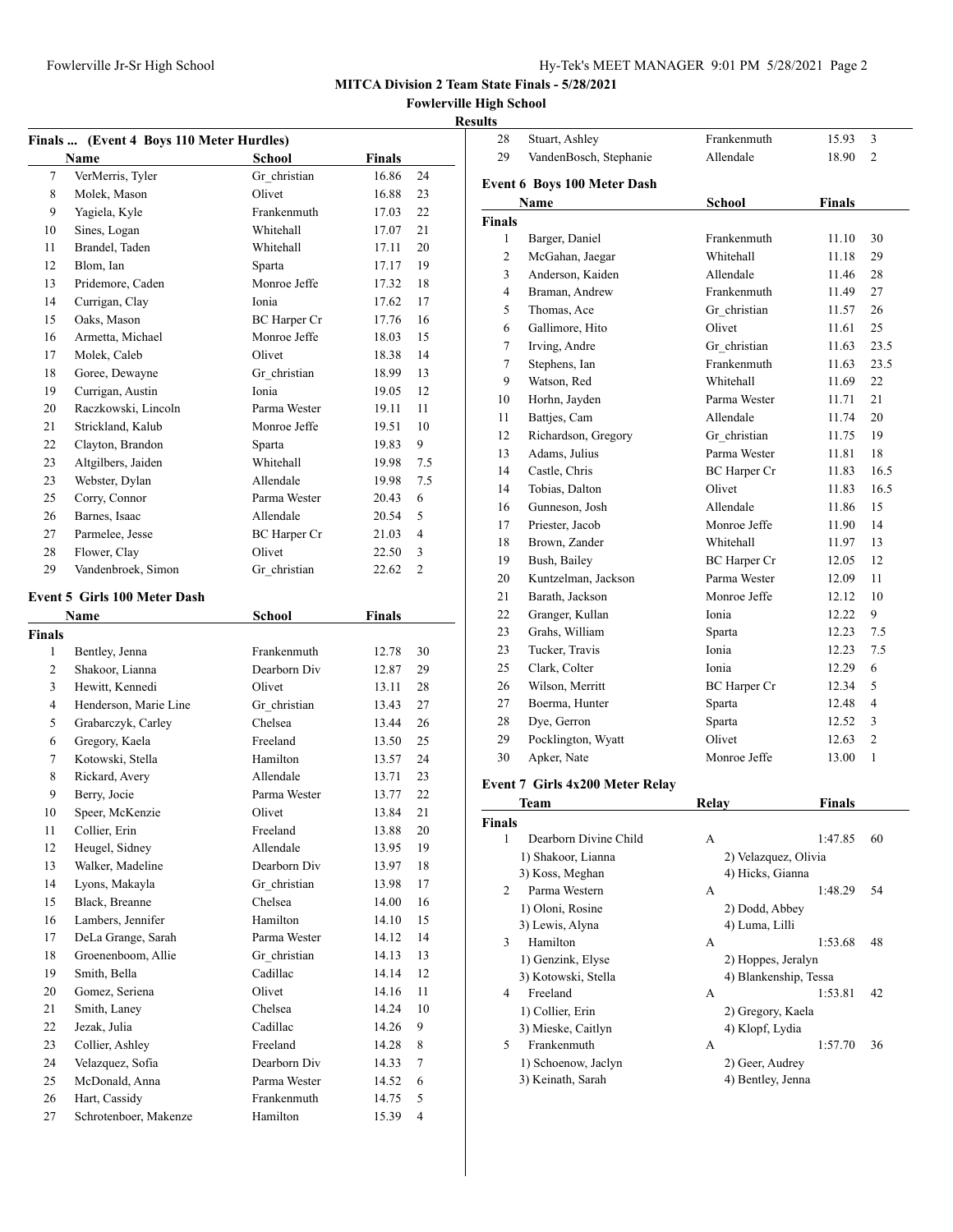## **Fowlerville High School**

#### **Results**

|  | Finals  (Event 7 Girls 4x200 Meter Relay) |
|--|-------------------------------------------|

|    | $\mathbf{u}$ mais $\mathbf{w}$ , $\mathbf{u}$ with $\mathbf{v}$ on $\mathbf{u}$ -A200 meter inclus |                    |                       |    |
|----|----------------------------------------------------------------------------------------------------|--------------------|-----------------------|----|
|    | Team                                                                                               | Relay              | Finals                |    |
| 6  | Chelsea                                                                                            | A                  | 1:58.61               | 30 |
|    | 1) Matusik, Kasey                                                                                  | 2) Dewaele, Eva    |                       |    |
|    | 3) Guthre, Audra                                                                                   | 4) Matusik, Brooke |                       |    |
| 7  | Olivet                                                                                             | A                  | 1:58.97               | 24 |
|    | 1) Murray, Mackenzie                                                                               | 2) Kennedy, Alyssa |                       |    |
|    | 3) Stone, Audrey                                                                                   | 4) Hewitt, Kennedi |                       |    |
| 8  | Cadillac                                                                                           | A                  | 1:59.19               | 18 |
|    | 1) Odiase, Peace                                                                                   |                    | 2) Schamanek, Madelyn |    |
|    | 3) Smith, Bella                                                                                    | 4) Jezak, Julia    |                       |    |
| 9  | Allendale                                                                                          | A                  | 2:05.11               | 12 |
|    | 1) Bond, Grace                                                                                     | 2) Brown, Delaney  |                       |    |
|    | 3) Malott, Emily                                                                                   | 4) Bird, Katie     |                       |    |
| 10 | Gr christian                                                                                       | А                  | 2:05.48               | 6  |
|    | 1) Schoon, Nadia                                                                                   | 2) Talsma, Violet  |                       |    |
|    | 3) Hoekzema, Abigail                                                                               | 4) Mills, Janie    |                       |    |
|    |                                                                                                    |                    |                       |    |

#### **Event 8 Boys 4x200 Meter Relay**

|               | <b>Team</b>                         | Relay |                        | <b>Finals</b> |    |
|---------------|-------------------------------------|-------|------------------------|---------------|----|
| <b>Finals</b> |                                     |       |                        |               |    |
| 1             | Frankenmuth                         | А     |                        | 1:33.13       | 60 |
|               | 1) Stephens, Ian                    |       | 2) Barger, Sam         |               |    |
|               | 3) DeBeau, Dalton                   |       | 4) Barger, Daniel      |               |    |
| 2             | Whitehall                           | A     |                        | 1:33.40       | 54 |
|               | 1) Williams, Da'Carri               |       | 2) Brandel, Taden      |               |    |
|               | 3) Earvin, Malcolm                  |       | 4) McGahan, Jaegar     |               |    |
| 3             | Allendale                           | A     |                        | 1:34.75       | 48 |
|               | 1) Woods, Conner                    |       | 2) Taylor, Jake        |               |    |
|               | 3) Gulker, Keagan                   |       | 4) Anderson, Kaiden    |               |    |
| 4             | Olivet                              | А     |                        | 1:36.97       | 42 |
|               | 1) Flower, Clay                     |       | 2) Lincoln, Blake      |               |    |
|               | 3) Tobias, Dalton                   |       | 4) Moon, Soyer         |               |    |
| 5             | Monroe Jefferson                    | A     |                        | 1:37.82       | 36 |
|               | 1) Priester, Jacob                  |       | 2) Pridemore, Caden    |               |    |
|               | 3) Barath, Jackson                  |       | 4) Vanover, Nolan      |               |    |
| 6             | Ionia                               | A     |                        | 1:39.30       | 30 |
|               | 1) Tucker, Travis                   |       | 2) Tooker, Trevor      |               |    |
|               | 3) Odette, John                     |       | 4) Peabody, Jimmy      |               |    |
| 7             | <b>BC</b> Harper Creek              | A     |                        | 1:39.46       | 24 |
|               | 1) Patty, Cole                      |       | 2) McCray, Julion      |               |    |
|               | 3) Bush, Bailey                     |       | 4) Wood, Logan         |               |    |
| 8             | Gr christian                        | A     |                        | 1:40.02       | 18 |
|               | 1) Doornbos, Parker                 |       | 2) Overvoorde, Jaden   |               |    |
|               | 3) Richardson, Gregory              |       | 4) McNinch, Michael    |               |    |
| 9             | Sparta                              | А     |                        | 1:44.43       | 12 |
|               | 1) Dye, Gerron                      |       | 2) Wilson, Jax         |               |    |
|               | 3) Anderson, Syrus                  |       | 4) Howland, Kodey      |               |    |
| ---           | Parma Western                       | А     |                        | DO            |    |
|               | 1) Hackworth, Dylan                 |       | 2) Kuntzelman, Jackson |               |    |
|               | 3) Olney, Jude                      |       | 4) McDonald, Jacob     |               |    |
|               | <b>Event 9 Girls 1600 Meter Run</b> |       |                        |               |    |
|               | Name                                |       | <b>School</b>          | Finals        |    |
| <b>Finals</b> |                                     |       |                        |               |    |
| 1             | Richmond, Mary                      |       | Frankenmuth            | 5:17.53       | 30 |

| 2              |                     | Freeland     | 5:24.44 | 29             |
|----------------|---------------------|--------------|---------|----------------|
|                | Longenecker, Mara   |              |         |                |
| 3              | Hegarty, Erin       | Dearborn Div | 5:24.60 | 28             |
| $\overline{4}$ | Farrell, Whitney    | Freeland     | 5:27.30 | 27             |
| 5              | Feldpausch, Danae   | Olivet       | 5:33.79 | 26             |
| 6              | Thorburn, Riley     | Chelsea      | 5:35.35 | 25             |
| 7              | Knoll, Delaney      | Frankenmuth  | 5:36.66 | 24             |
| 8              | Krug, Trilian       | Chelsea      | 5:40.15 | 23             |
| 9              | Winkle, Kristin     | Gr christian | 5:42.12 | 22             |
| 10             | Buhlman, Ava        | Allendale    | 5:43.69 | 21             |
| 11             | Farris, Trina       | Hamilton     | 5:43.89 | 20             |
| 12             | Nelson, Naomi       | Gr christian | 5:50.35 | 19             |
| 13             | Lenhard, Hailey     | Frankenmuth  | 5:54.78 | 18             |
| 14             | Gessner, Olivea     | Olivet       | 5:55.50 | 17             |
| 15             | Brines, Renee       | Cadillac     | 5:57.38 | 16             |
| 16             | Pizzo, Nina         | Dearborn Div | 5:59.14 | 15             |
| 17             | Reed, Bella         | Freeland     | 6:01.63 | 14             |
| 18             | Barone, Isabelle    | Dearborn Div | 6:03.28 | 13             |
| 19             | Noble, Addison      | Allendale    | 6:04.00 | 12             |
| 20             | Santangelo, Ellah   | Cadillac     | 6:04.80 | 11             |
| 21             | Heydenburg, Lillian | Parma Wester | 6:12.22 | 10             |
| 22             | Prins, Justice      | Parma Wester | 6:16.11 | 9              |
| 23             | Timmer, Sarah       | Gr christian | 6:19.00 | 8              |
| 24             | Kause, Julia        | Chelsea      | 6:21.71 | 7              |
| 25             | Derby, Madi         | Allendale    | 6:24.65 | 6              |
| 26             | Sibble, Aubrey      | Hamilton     | 6:27.97 | 5              |
| 27             | O'Dell, Morgan      | Olivet       | 6:42.48 | 4              |
| 28             | Charron, Bella      | Hamilton     | 6:52.34 | 3              |
| 29             | Mckeever, Macey     | Cadillac     | 6:55.03 | $\overline{2}$ |

#### **Event 10 Boys 1600 Meter Run**

|                | Name               | <b>School</b>       | Finals  |                |
|----------------|--------------------|---------------------|---------|----------------|
| <b>Finals</b>  |                    |                     |         |                |
| 1              | Griffith, Noah     | Olivet              | 4:31.18 | 30             |
| 2              | Shifflett, Brayden | BC Harper Cr        | 4:35.74 | 29             |
| 3              | Magley, Josiah     | Ionia               | 4:37.80 | 28             |
| $\overline{4}$ | Jones, Jackson     | Sparta              | 4:43.69 | 27             |
| 5              | Seymour, Logan     | Sparta              | 4:43.76 | 26             |
| 6              | McCalister, Carter | Monroe Jeffe        | 4:45.10 | 25             |
| 7              | Moore, Cameron     | Allendale           | 4:46.76 | 24             |
| 8              | Houtteman, Jack    | Whitehall           | 4:46.84 | 23             |
| 9              | Buys, Riley        | Whitehall           | 4:49.16 | 22             |
| 10             | Zwart, Ben         | Gr christian        | 4:49.79 | 21             |
| 11             | Huyser, Andrew     | Gr christian        | 4:53.22 | 20             |
| 12             | Wiering, Reuben    | Gr christian        | 4:53.68 | 19             |
| 13             | Gilbert, Owen      | <b>BC</b> Harper Cr | 4:54.69 | 18             |
| 14             | Fall, Collin       | Frankenmuth         | 4:56.13 | 17             |
| 15             | Hopkins, Lucas     | Olivet              | 4:56.20 | 16             |
| 16             | Cook, Hayden       | Sparta              | 4:57.72 | 15             |
| 17             | Robinson, William  | Monroe Jeffe        | 4:58.78 | 14             |
| 18             | Palmer, Jeff       | Parma Wester        | 4:59.59 | 13             |
| 19             | Rhodea, Hayden     | Allendale           | 5:00.51 | 12             |
| 20             | Montgomery, Jacob  | Ionia               | 5:01.71 | 11             |
| 21             | Miller, Samuel     | Parma Wester        | 5:02.55 | 10             |
| 22             | Conger, Grant      | Frankenmuth         | 5:03.25 | 9              |
| 23             | DeVito, Anthony    | Olivet              | 5:04.06 | 8              |
| 24             | McIlroy, Carter    | Whitehall           | 5:05.30 | $\overline{7}$ |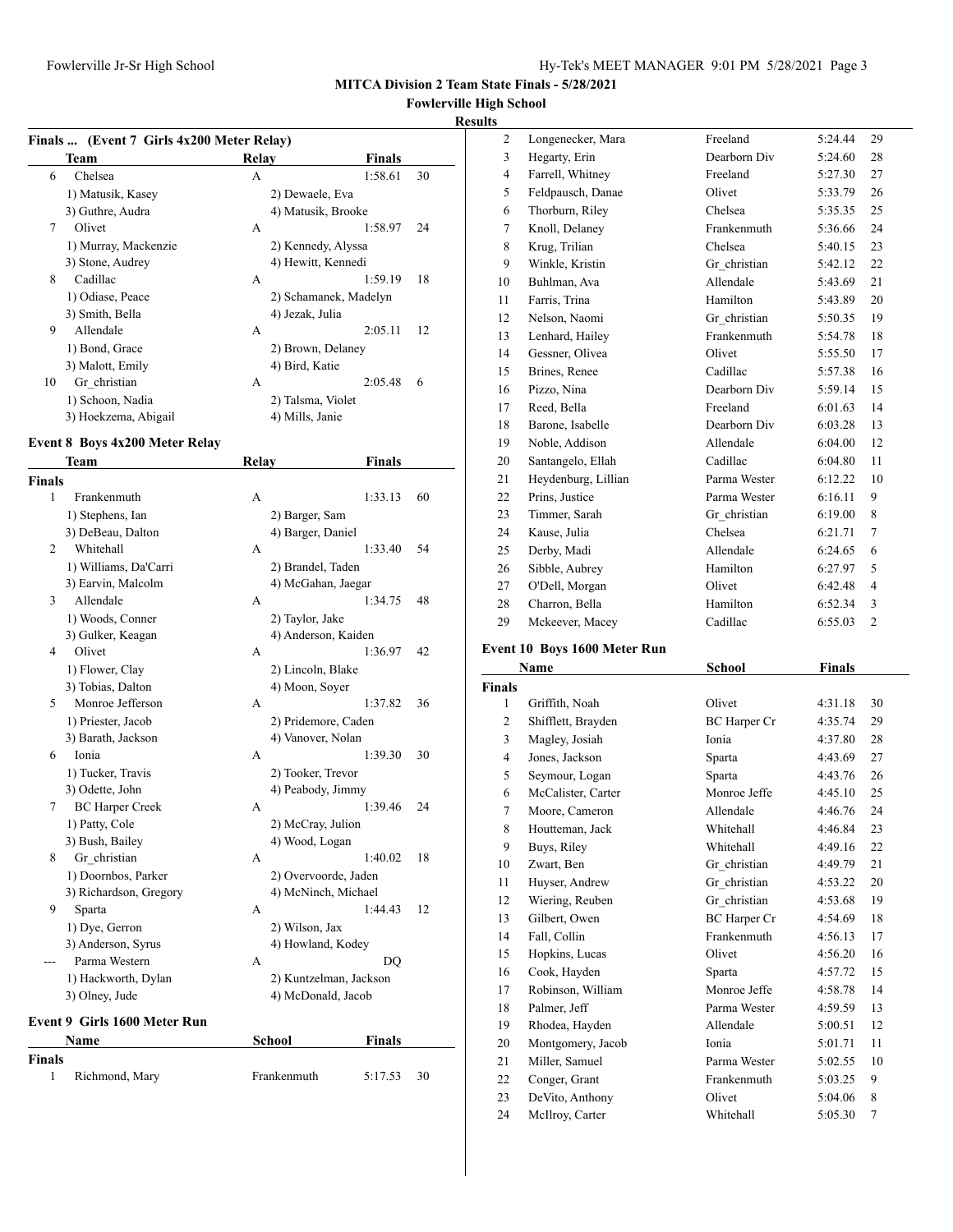**Fowlerville High School**

#### **Results**

|             | Finals  (Event 10 Boys 1600 Meter Run) |                       |               |                |
|-------------|----------------------------------------|-----------------------|---------------|----------------|
|             | Name                                   | <b>School</b>         | <b>Finals</b> |                |
| 25          | Yokom, Ellis                           | Ionia                 | 5:06.05       | 6              |
| 26          | Torres, Samuel                         | <b>BC</b> Harper Cr   | 5:10.15       | 5              |
| 27          | Grimshaw, Caleb                        | Frankenmuth           | 5:11.35       | 4              |
| 28          | Thomas, Garret                         | Monroe Jeffe          | 5:14.66       | 3              |
| 29          | Nelson, Blake                          | Allendale             | 5:19.49       | $\overline{c}$ |
| 30          | Neill, Logan                           | Parma Wester          | 5:35.93       | 1              |
|             |                                        |                       |               |                |
|             | Event 11 Girls 4x100 Meter Relay       |                       |               |                |
|             | Team                                   | Relay                 | <b>Finals</b> |                |
| Finals<br>1 | Parma Western                          |                       | 52.85         |                |
|             |                                        | А                     |               | 60             |
|             | 1) Berry, Jocie                        | 2) Luma, Lilli        |               |                |
|             | 3) Lewis, Alyna                        | 4) Oloni, Rosine      |               |                |
| 2           | Hamilton                               | А                     | 53.65         | 54             |
|             | 1) Ritsema, Ashley                     | 2) Hoppes, Jeralyn    |               |                |
|             | 3) Kotowski, Stella                    | 4) Blankenship, Tessa |               |                |
| 3           | Dearborn Divine Child                  | А                     | 53.66         | 48             |
|             | 1) Velazquez, Sofia                    | 2) Velazquez, Olivia  |               |                |
|             | 3) Walker, Madeline                    | 4) Koss, Meghan       |               |                |
| 4           | Gr_christian                           | А                     | 54.00         | 42             |
|             | 1) Henderson, Marie Line               | 2) Lyons, Makayla     |               |                |
|             | 3) Schoon, Nadia                       | 4) Groenenboom, Allie |               |                |
| 5           | Freeland                               | А                     | 54.04         | 36             |
|             | 1) Vasold, Haven                       | 2) Collier, Erin      |               |                |
|             | 3) Sanchez, Amanda                     | 4) Gregory, Kaela     |               |                |
| 6           | Frankenmuth                            | А                     | 54.26         | 30             |
|             | 1) Hart, Cassidy                       | 2) Geer, Audrey       |               |                |
|             | 3) Bentley, Jenna                      | 4) Schoenow, Jaclyn   |               |                |
| 7           | Chelsea                                | А                     | 54.90         | 24             |
|             | 1) Matusik, Kasey                      | 2) Dewaele, Eva       |               |                |
|             | 3) Smith, Laney                        | 4) Black, Breanne     |               |                |
| 8           | Olivet                                 | А                     | 55.71         | 18             |
|             | 1) Murray, Mackenzie                   | 2) Speer, McKenzie    |               |                |
|             | 3) Stone, Audrey                       | 4) Hewitt, Kennedi    |               |                |
| 9           | Allendale                              | А                     | 55.75         | 12             |
|             | 1) Heugel, Sidney                      | 2) Atkins, Ashley     |               |                |
|             | 3) Malott, Emily                       | 4) Rickard, Avery     |               |                |
| 10          | Cadillac                               | А                     | 56.40         | 6              |
|             | 1) Odiase, Peace                       | 2) Schamanek, Madelyn |               |                |
|             | 3) Smith, Bella                        | 4) Jezak, Julia       |               |                |
|             | Event 12 Boys 4x100 Meter Relay        |                       |               |                |
|             | Team                                   | Relay                 | Finals        |                |
| Finals      |                                        |                       |               |                |
| 1           | Frankenmuth                            | А                     | 44.71         | 60             |
|             | 1) Stephens, Ian                       | 2) Barger, Sam        |               |                |
|             | 3) Braman, Andrew                      | 4) Barger, Daniel     |               |                |
| 2           | Whitehall                              | А                     | 45.08         | 54             |
|             | 1) Snay, Landen                        | 2) Watson, Red        |               |                |
|             | 3) Earvin, Malcolm                     | 4) McGahan, Jaegar    |               |                |
| 3           | Allendale                              | А                     | 45.68         | 48             |
|             |                                        |                       |               |                |

2) Woods, Conner 4) Anderson, Kaiden

| Allendale         |  |
|-------------------|--|
| 1) Battjes, Cam   |  |
| 3) Gulker, Keagan |  |

| $\overline{\mathcal{A}}$ | Olivet                 | A | 46.75                | 42 |
|--------------------------|------------------------|---|----------------------|----|
|                          | 1) Flower, Clay        |   | 2) Molek, Mason      |    |
|                          | 3) Lincoln, Blake      |   | 4) Tobias, Dalton    |    |
| 5                        | <b>BC</b> Harper Creek | A | 47.05                | 36 |
|                          | 1) Castle, Chris       |   | 2) Bush, Bailey      |    |
|                          | 3) Wilson, Merritt     |   | 4) McCray, Julion    |    |
| 6                        | Parma Western          | A | 47.10                | 30 |
|                          | 1) Horhn, Jayden       |   | 2) Adams, Julius     |    |
|                          | 3) Kuntzelman, Jackson |   | 4) Teachout, Luke    |    |
| 7                        | Ionia                  | A | 47.57                | 24 |
|                          | 1) Granger, Kullan     |   | 2) Odette, John      |    |
|                          | 3) Tooker, Trevor      |   | 4) Tucker, Travis    |    |
| 8                        | Sparta                 | A | 49.35                | 18 |
|                          | 1) Clayton, Brandon    |   | 2) Anderson, Syrus   |    |
|                          | 3) Grahs, William      |   | 4) Hammock, Dylan    |    |
| 9                        | Monroe Jefferson       | A | 49.42                | 12 |
|                          | 1) Pribyl, Malachi     |   | 2) Armetta, Michael  |    |
|                          | 3) Apker, Nate         |   | 4) Strickland, Kalub |    |
|                          | Gr christian           | A | DO                   |    |
|                          | 1) Thomas, Ace         |   | 2) Irving, Andre     |    |
|                          | 3) Richardson, Gregory |   | 4) McNinch, Michael  |    |
|                          |                        |   |                      |    |

#### **Event 13 Girls 400 Meter Dash**

|                | Name               | <b>School</b> | <b>Finals</b> |                |
|----------------|--------------------|---------------|---------------|----------------|
| <b>Finals</b>  |                    |               |               |                |
| 1              | Musta, Chloie      | Cadillac      | 1:00.57       | 30             |
| $\overline{c}$ | Lewis, Alyna       | Parma Wester  | 1:02.24       | 29             |
| 3              | Schroeder, Hannah  | Allendale     | 1:02.82       | 28             |
| $\overline{4}$ | Hileman, Lily      | Freeland      | 1:03.19       | 27             |
| 5              | Kegerreis, Makayla | Chelsea       | 1:03.36       | 26             |
| 6              | Black, Samantha    | Dearborn Div  | 1:03.88       | 25             |
| 7              | DeLore, Riley      | Allendale     | 1:04.44       | 24             |
| 8              | Hansen, Kiera      | Freeland      | 1:05.80       | 23             |
| 9              | Guthre, Audra      | Chelsea       | 1:06.25       | 22             |
| 10             | Mieske, Caitlyn    | Freeland      | 1:06.38       | 21             |
| 11             | Dodd, Abbey        | Parma Wester  | 1:06.40       | 20             |
| 12             | Coleman, Natalie   | Parma Wester  | 1:06.68       | 19             |
| 13             | Genzink, Sarah     | Hamilton      | 1:07.12       | 18             |
| 14             | Matusik, Kasey     | Chelsea       | 1:07.24       | 17             |
| 15             | Booe, Terra        | Allendale     | 1:07.64       | 16             |
| 16             | Hicks, Gianna      | Dearborn Div  | 1:07.80       | 15             |
| 17             | Genzink, Elyse     | Hamilton      | 1:07.96       | 14             |
| 18             | Bouwman, Anika     | Gr christian  | 1:08.97       | 13             |
| 19             | Triezenberg, Anna  | Gr christian  | 1:09.31       | 12             |
| 20             | Priesman, Thela    | Olivet        | 1:09.58       | 11             |
| 21             | Mazza, Marisa      | Cadillac      | 1:09.80       | 10             |
| 22             | Avant, Ashley      | Dearborn Div  | 1:10.35       | 9              |
| 23             | Lucas, Lydia       | Hamilton      | 1:10.36       | 8              |
| 24             | Bishop, Sammy      | Gr christian  | 1:12.45       | $\tau$         |
| 25             | Baker, Brooklyn    | Olivet        | 1:13.03       | 6              |
| 26             | Zehnder, Maddie    | Frankenmuth   | 1:14.10       | 5              |
| 27             | Santangelo, Ellah  | Cadillac      | 1:14.52       | $\overline{4}$ |
| 28             | McDowell, Korrine  | Olivet        | 1:14.86       | 3              |
| 29             | Heyse, Emma        | Frankenmuth   | 1:18.95       | $\overline{c}$ |
| 30             | Deal, Katie        | Frankenmuth   | 1:23.52       | $\mathbf{1}$   |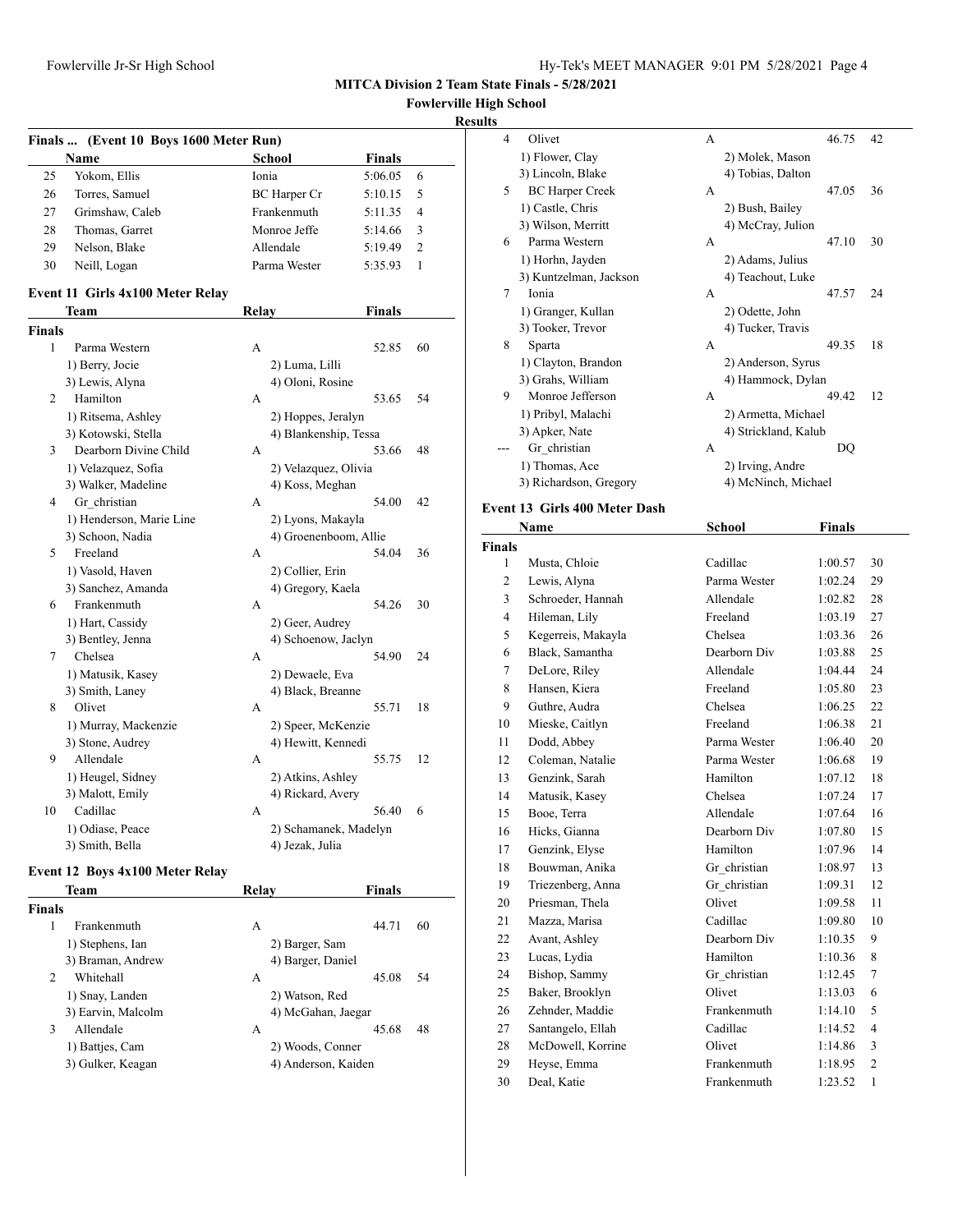**Event 14 Boys 400 Meter Dash**

**Name** 

1 Vanover, Nolan 2 Malmo, Seth 3 Bolley, Nate 4 Moon, Soyer

**Finals**

**MITCA Division 2 Team State Finals - 5/28/2021**

**Fowlerville High School**

#### **Results**

|                     |               |                | resuns         |                                     |               |               |                |
|---------------------|---------------|----------------|----------------|-------------------------------------|---------------|---------------|----------------|
|                     |               |                | 20             | Talsma, Violet                      | Gr christian  | 58.62         | 11             |
|                     |               |                | 21             | Delp, Darian                        | Parma Wester  | 59.04         | 10             |
| <b>School</b>       | <b>Finals</b> |                | 22             | Eller, Heather                      | Cadillac      | 59.09         | 9              |
|                     |               |                | 23             | King, Karley                        | Olivet        | 59.35         | 8              |
| Monroe Jeffe        | 52.49         | 30             | 24             | McMahon, Reina                      | Cadillac      | 59.45         | $\tau$         |
| Frankenmuth         | 52.71         | 29             | 25             | Renaud, Molly                       | Dearborn Div  | 1:00.05       | 6              |
| Whitehall           | 53.67         | 28             | 26             | Jones, Leah                         | Dearborn Div  | 1:00.13       | 5              |
| Olivet              | 53.70         | 27             | 27             | Pachan, Isabelle                    | Olivet        | 1:04.18       | 4              |
| Whitehall           | 53.87         | 26             |                |                                     |               |               |                |
| BC Harper Cr        | 54.27         | 24.5           |                | Event 16 Boys 300 Meter Hurdles     |               |               |                |
| Parma Wester        | 54.27         | 24.5           |                | Name                                | <b>School</b> | <b>Finals</b> |                |
| Frankenmuth         | 54.37         | 23             | <b>Finals</b>  |                                     |               |               |                |
| <b>BC</b> Harper Cr | 54.60         | 22             | $\mathbf{1}$   | Adams, Patrick                      | Allendale     | 40.71         | 30             |
| Ionia               | 54.83         | 21             | $\overline{c}$ | Brenner, Ryan                       | Frankenmuth   | 42.30         | 29             |
| Allendale           | 55.30         | 20             | 3              | Molek, Mason                        | Olivet        | 42.66         | 28             |
| Gr_christian        | 55.57         | 19             | 4              | Brandel, Taden                      | Whitehall     | 43.08         | 27             |
| Gr christian        | 55.64         | 18             | 5              | Raczkowski, Lincoln                 | Parma Wester  | 43.60         | 26             |
| Ionia               | 55.82         | 17             | 6              | Sines, Logan                        | Whitehall     | 43.65         | 25             |
| Allendale           | 55.86         | 16             | 7              | Riddle, Lance                       | Sparta        | 43.81         | 24             |
| Whitehall           | 56.05         | 15             | 8              | Smith, Bryce                        | Frankenmuth   | 43.93         | 23             |
| Sparta              | 56.25         | 14             | 9              | VerMerris, Tyler                    | Gr christian  | 44.12         | 22             |
| Parma Wester        | 56.29         | 13             | 10             | Molek, Caleb                        | Olivet        | 44.41         | 21             |
| Olivet              | 56.64         | 12             | 11             | Hoard, Aiden                        | Frankenmuth   | 44.83         | 20             |
| Frankenmuth         | 56.95         | 11             | 12             | Lincoln, Bo                         | Olivet        | 45.25         | 19             |
| Parma Wester        | 57.00         | 10             | 13             | Currigan, Clay                      | Ionia         | 45.53         | 18             |
| Allendale           | 57.27         | 9              | 14             | Armetta, Michael                    | Monroe Jeffe  | 45.76         | 17             |
| Ionia               | 57.56         | 8              | 15             | Currigan, Austin                    | Ionia         | 45.83         | 16             |
| <b>BC</b> Harper Cr | 58.54         | 7              | 16             | Oaks, Mason                         | BC Harper Cr  | 45.95         | 15             |
| Sparta              | 58.55         | 6              | 17             | Pridemore, Caden                    | Monroe Jeffe  | 46.19         | 14             |
| Sparta              | 59.54         | 5              | 18             | Pribyl, Malachi                     | Monroe Jeffe  | 46.31         | 13             |
| Monroe Jeffe        | 59.58         | $\overline{4}$ | 19             | TenBrink, Isaac                     | Whitehall     | 46.81         | 12             |
| Olivet              | 1:00.21       | 3              | 20             | Parmelee, Jesse                     | BC Harper Cr  | 46.96         | 11             |
| Monroe Jeffe        | 1:01.56       | 2              | 21             | Plate, Brady                        | Parma Wester  | 48.75         | 10             |
|                     |               |                | 22             | Webster, Dylan                      | Allendale     | 49.78         | 9              |
|                     |               |                | 23             | Weller, Hunter                      | BC Harper Cr  | 50.08         | 8              |
| <b>School</b>       | <b>Finals</b> |                | 24             | Houle, Gage                         | Sparta        | 50.17         | 7              |
| Parma Wester        |               |                | 25             | Barnes, Isaac                       | Allendale     | 50.37         | 6              |
|                     | 48.68         | 30<br>29       | 26             | Goree, Dewayne                      | Gr christian  | 50.40         | 5              |
| Freeland            | 50.09         |                | 27             | Canfield, Ethan                     | Ionia         | 50.85         | 4              |
| Hamilton            | 50.33         | $28\,$         | 28             | Corry, Connor                       | Parma Wester  | 54.29         | 3              |
| Frankenmuth         | 51.99         | 27             | 29             | Klunder, Eli                        | Gr christian  | 56.98         | $\overline{c}$ |
| Chelsea             | 52.89         | 26             | 30             | Blom, Ian                           | Sparta        | 58.13         | 1              |
| Hamilton            | 53.02         | 25             |                |                                     |               |               |                |
| Freeland            | 53.21         | 24             |                | <b>Event 17 Girls 800 Meter Run</b> |               |               |                |
| Hamilton            | 53.42         | 23             |                | Name                                | <b>School</b> | <b>Finals</b> |                |
| Freeland            | 54.47         | 22             | <b>Finals</b>  |                                     |               |               |                |
| Parma Wester        | 54.89         | 21             | $\mathbf{1}$   | Frens, Madelyn                      | Gr_christian  | 2:17.64       | 30             |
| Chelsea             | 55.33         | 20             | 2              | Musta, Chloie                       | Cadillac      | 2:23.59       | 29             |
| Allendale           | 55.36         | 19             | 3              | Longenecker, Mara                   | Freeland      | 2:25.83       | 28             |

| ıs |                  |              |         |     |  |
|----|------------------|--------------|---------|-----|--|
| 20 | Talsma, Violet   | Gr christian | 58.62   | -11 |  |
| 21 | Delp, Darian     | Parma Wester | 59.04   | 10  |  |
| 22 | Eller, Heather   | Cadillac     | 59.09   | 9   |  |
| 23 | King, Karley     | Olivet       | 59.35   | 8   |  |
| 24 | McMahon, Reina   | Cadillac     | 59.45   | 7   |  |
| 25 | Renaud, Molly    | Dearborn Div | 1:00.05 | 6   |  |
| 26 | Jones, Leah      | Dearborn Div | 1:00.13 | 5   |  |
| 27 | Pachan, Isabelle | Olivet       | 1:04.18 | 4   |  |

|                | Name                                | School              | <b>Finals</b> |        |
|----------------|-------------------------------------|---------------------|---------------|--------|
| inals          |                                     |                     |               |        |
| 1              | Adams, Patrick                      | Allendale           | 40.71         | 30     |
| $\overline{c}$ | Brenner, Ryan                       | Frankenmuth         | 42.30         | 29     |
| 3              | Molek, Mason                        | Olivet              | 42.66         | 28     |
| $\overline{4}$ | Brandel, Taden                      | Whitehall           | 43.08         | 27     |
| 5              | Raczkowski, Lincoln                 | Parma Wester        | 43.60         | 26     |
| 6              | Sines, Logan                        | Whitehall           | 43.65         | 25     |
| 7              | Riddle, Lance                       | Sparta              | 43.81         | 24     |
| 8              | Smith, Bryce                        | Frankenmuth         | 43.93         | 23     |
| 9              | VerMerris, Tyler                    | Gr christian        | 44.12         | 22     |
| 10             | Molek, Caleb                        | Olivet              | 44.41         | 21     |
| 11             | Hoard, Aiden                        | Frankenmuth         | 44.83         | 20     |
| 12             | Lincoln, Bo                         | Olivet              | 45.25         | 19     |
| 13             | Currigan, Clay                      | Ionia               | 45.53         | 18     |
| 14             | Armetta, Michael                    | Monroe Jeffe        | 45.76         | 17     |
| 15             | Currigan, Austin                    | Ionia               | 45.83         | 16     |
| 16             | Oaks, Mason                         | <b>BC</b> Harper Cr | 45.95         | 15     |
| 17             | Pridemore, Caden                    | Monroe Jeffe        | 46.19         | 14     |
| 18             | Pribyl, Malachi                     | Monroe Jeffe        | 46.31         | 13     |
| 19             | TenBrink, Isaac                     | Whitehall           | 46.81         | 12     |
| 20             | Parmelee, Jesse                     | <b>BC</b> Harper Cr | 46.96         | 11     |
| 21             | Plate, Brady                        | Parma Wester        | 48.75         | 10     |
| 22             | Webster, Dylan                      | Allendale           | 49.78         | 9      |
| 23             | Weller, Hunter                      | <b>BC</b> Harper Cr | 50.08         | 8      |
| 24             | Houle, Gage                         | Sparta              | 50.17         | $\tau$ |
| 25             | Barnes, Isaac                       | Allendale           | 50.37         | 6      |
| 26             | Goree, Dewayne                      | Gr christian        | 50.40         | 5      |
| 27             | Canfield, Ethan                     | Ionia               | 50.85         | 4      |
| 28             | Corry, Connor                       | Parma Wester        | 54.29         | 3      |
| 29             | Klunder, Eli                        | Gr christian        | 56.98         | 2      |
| 30             | Blom, Ian                           | Sparta              | 58.13         | 1      |
|                | <b>Event 17 Girls 800 Meter Run</b> |                     |               |        |
|                | <b>Name</b>                         | School              | <b>Finals</b> |        |
| `inals         |                                     |                     |               |        |
| 1              | Frens, Madelyn                      | Gr christian        | 2:17.64       | 30     |

 Koss, Kirsten Dearborn Div 2:27.77 27 Thorburn, Riley Chelsea 2:30.08 26 Robertson, Kendall Parma Wester 2:32.01 25 Knoll, Delaney Frankenmuth 2:33.97 24 8 Holtz, Payton Gr\_christian 2:34.35 23 Butterfield, Lauren Allendale 2:35.08 22 Feldpausch, Danae Olivet 2:35.42 21

| 5              | Bluhm, Addison                        | Whitehall           | 53.87   | 26             |
|----------------|---------------------------------------|---------------------|---------|----------------|
| 6              | Bliler, Garrison                      | <b>BC</b> Harper Cr | 54.27   | 24.5           |
| 6              | Shrock, Kayden                        | Parma Wester        | 54.27   | 24.5           |
| 8              | Jackson, Nate                         | Frankenmuth         | 54.37   | 23             |
| 9              | Garcia, Micah                         | BC Harper Cr        | 54.60   | 22             |
| 10             | Peabody, Jimmy                        | Ionia               | 54.83   | 21             |
| 11             | Chappell, Jake                        | Allendale           | 55.30   | 20             |
| 12             | LaRue, Jon                            | Gr christian        | 55.57   | 19             |
| 13             | Boer, Pieter                          | Gr christian        | 55.64   | 18             |
| 14             | Ciganick, Colyn                       | Ionia               | 55.82   | 17             |
| 15             | Kennedy, Kellen                       | Allendale           | 55.86   | 16             |
| 16             | Palmer, Lukas                         | Whitehall           | 56.05   | 15             |
| 17             | Landry, Christopher                   | Sparta              | 56.25   | 14             |
| 18             | Olney, Jude                           | Parma Wester        | 56.29   | 13             |
| 19             | Feldpausch, Tayven                    | Olivet              | 56.64   | 12             |
| 20             | Wascher, Levi                         | Frankenmuth         | 56.95   | 11             |
| 21             | Brown, Bode                           | Parma Wester        | 57.00   | 10             |
| 22             | Harman, Troy                          | Allendale           | 57.27   | 9              |
| 23             | Schafer, Lukas                        | Ionia               | 57.56   | 8              |
| 24             | Castellanos, Cristo                   | <b>BC</b> Harper Cr | 58.54   | 7              |
| 25             | Wilson, Jax                           | Sparta              | 58.55   | 6              |
| 26             | Dye, Gerron                           | Sparta              | 59.54   | 5              |
| 27             | Pearson, Martre                       | Monroe Jeffe        | 59.58   | $\overline{4}$ |
| 28             | Raymond, Jayce                        | Olivet              | 1:00.21 | 3              |
| 29             | Merkel, Ben                           | Monroe Jeffe        | 1:01.56 | 2              |
|                | Event 15 Girls 300 Meter Hurdles      |                     |         |                |
|                | Name                                  | School              | Finals  |                |
| Finals         |                                       |                     |         |                |
| 1              | Burk, Anna                            | Parma Wester        | 48.68   | 30             |
| 2              |                                       |                     |         |                |
|                |                                       | Freeland            | 50.09   | 29             |
| 3              | Klopf, Lydia                          | Hamilton            | 50.33   | 28             |
| $\overline{4}$ | Hoppes, Jeralyn                       | Frankenmuth         | 51.99   | 27             |
| 5              | Schoenow, Jaclyn<br>Patterson, Kendra | Chelsea             | 52.89   | 26             |
| 6              | Ritsema, Ashley                       | Hamilton            | 53.02   | 25             |
| 7              | Vasold, Haven                         | Freeland            | 53.21   | 24             |
| 8              | Schwartz, Ella                        | Hamilton            | 53.42   | 23             |
| 9              | Hall, Ella                            | Freeland            | 54.47   | 22             |
| 10             | Herrick, Kayda                        | Parma Wester        | 54.89   | 21             |
| 11             | King, Anna                            | Chelsea             | 55.33   | 20             |
| 12             | Meyer, Kenzie                         | Allendale           | 55.36   | 19             |
| 13             | Dudek, Regan                          | Dearborn Div        | 55.44   | 18             |
| 14             | Couturier, Brenna                     | Allendale           | 55.80   | 17             |
| 15             | Matusik, Brooke                       | Chelsea             | 55.91   | 16             |
| 16             | Keinath, Sarah                        | Frankenmuth         | 56.23   | 15             |
| 17             | Geer, Audrey                          | Frankenmuth         | 56.71   | 14             |

19 Boelens, Shelby Allendale 57.64 12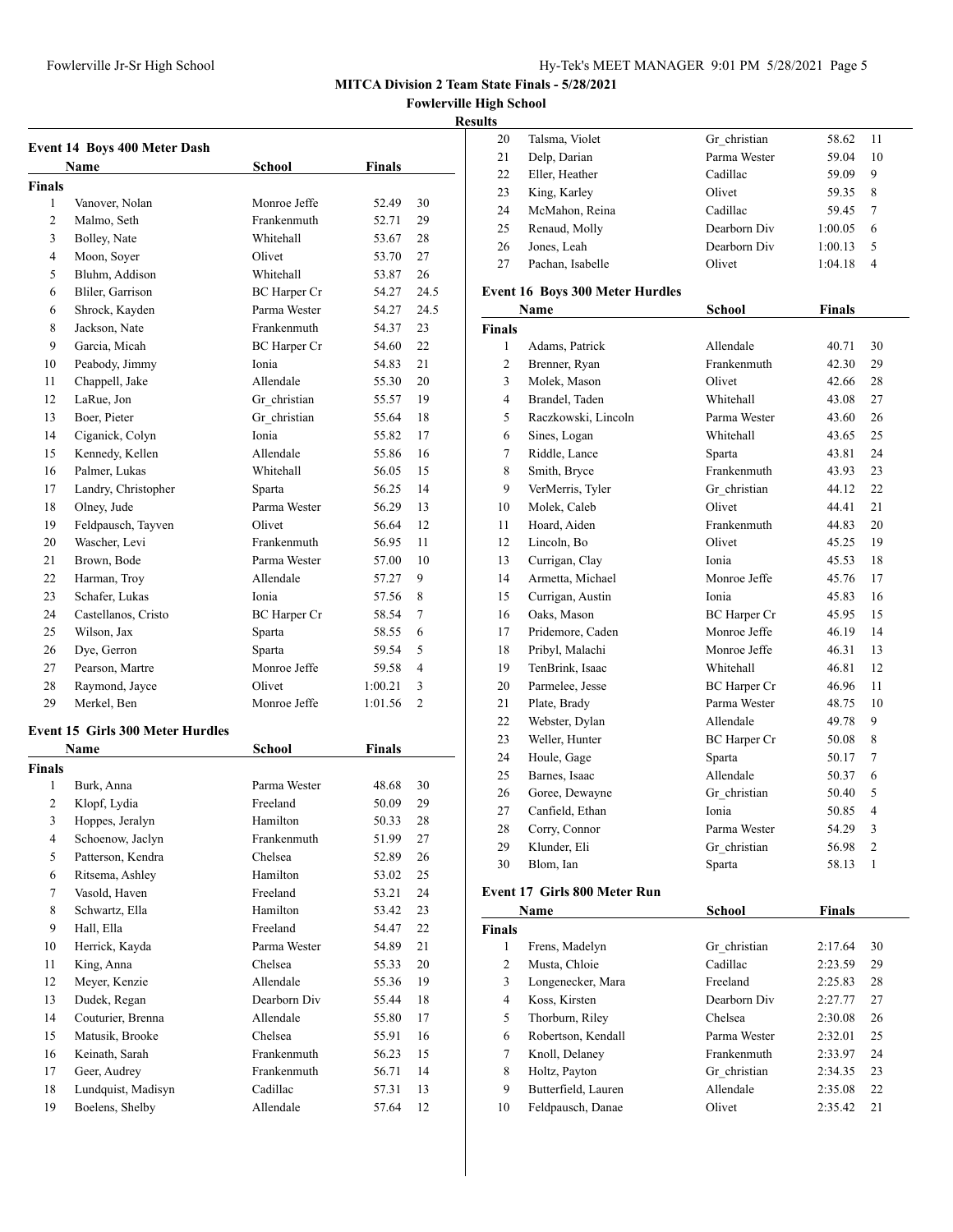| Hy-Tek's MEET MANAGER 9:01 PM 5/28/2021 Page 6 |  |  |  |
|------------------------------------------------|--|--|--|
|------------------------------------------------|--|--|--|

**Fowlerville High School**

#### **Results**

|               | Finals  (Event 17 Girls 800 Meter Run) |                     |               |                  |
|---------------|----------------------------------------|---------------------|---------------|------------------|
|               | Name                                   | School              | <b>Finals</b> |                  |
| 11            | Slade, Ella                            | Dearborn Div        | 2:35.47       | 20               |
| 12            | Buhlman, Ava                           | Allendale           | 2:36.21       | 19               |
| 13            | Alkema, Ellery                         | Allendale           | 2:36.34       | 18               |
| 14            | Brines, Renee                          | Cadillac            | 2:37.17       | 17               |
| 15            | Lenhard, Hailey                        | Frankenmuth         | 2:37.59       | 16               |
| 16            | Gessner, Olivea                        | Olivet              | 2:38.28       | 15               |
| 17            | Bullock, Rachel                        | Chelsea             | 2:40.62       | 14               |
| 18            | Reed, Ava                              | Freeland            | 2:41.68       | 13               |
| 19            | Miller, Ainsley                        | Freeland            | 2:43.48       | 12               |
| 20            | Thayer, Eliza                          | Dearborn Div        | 2:43.70       | 11               |
| 21            | Cool. Eleanor                          | Cadillac            | 2:44.40       | 10               |
| 22            | Bishop, Sammy                          | Gr christian        | 2:44.78       | 9                |
| 23            | Farris, Trina                          | Hamilton            | 2:45.53       | 8                |
| 24            | Gennety, Alyssa                        | Parma Wester        | 2:47.96       | 7                |
| 25            | Kause, Julia                           | Chelsea             | 2:48.74       | 6                |
| 26            | Sibble, Aubrey                         | Hamilton            | 2:57.26       | 5                |
| 27            | Miller, Kaitlyn                        | Frankenmuth         | 3:00.00       | 4                |
| 28            | Young, Betsy                           | Hamilton            | 3:16.36       | 3                |
| 29            | Hebenstreit, Emilie                    | Olivet              | 3:31.10       | $\overline{c}$   |
|               |                                        |                     |               |                  |
|               | Event 18 Boys 800 Meter Run            |                     |               |                  |
|               | Name                                   | School              | <b>Finals</b> |                  |
| <b>Finals</b> |                                        |                     |               |                  |
| 1             | Shifflett, Brayden                     | <b>BC</b> Harper Cr | 2:05.14       | 30               |
| 2             | Seymour, Logan                         | Sparta              | 2:05.70       | 29               |
| 3             | Robinson, William                      | Monroe Jeffe        | 2:06.61       | 28               |
| 4             | Nelson, Tinsae                         | Gr christian        | 2:07.78       | 27               |
| 5             | Vanover, Nolan                         | Monroe Jeffe        | 2:09.81       | 26               |
| 6             | Taranko, Bailey                        | Whitehall           | 2:10.21       | 25               |
| 7             | Sholten, Jonah                         | Frankenmuth         | 2:10.68       | 24               |
| 8             | Terbeek, Nathan                        | Allendale           | 2:11.12       | 23               |
| 9             | Castellanos, Cristo                    | <b>BC</b> Harper Cr | 2:11.39       | 22               |
| 10            | Knoll, Carson                          | Frankenmuth         | 2:11.41       | 21               |
| 11            | Hopkins, Lucas                         | Olivet              | 2:11.62       | 20               |
| 12            | McCalister, Carter                     | Monroe Jeffe        | 2:11.73       | 19               |
| 13            | Mikkelson, Evan                        | Whitehall           | 2:11.85       | 18               |
| 14            | Holt, Parker                           | <b>Whitehall</b>    | 2:12.34       | 16.5             |
| 14            | Watchorn, Jared                        | Frankenmuth         | 2:12.34       | 16.5             |
| 16            | Moore, Cameron                         | Allendale           | 2:12.78       | 15               |
| 17            | Zuke, Ethan                            | Parma Wester        | 2:13.45       | 14               |
| 18            | Feldpausch, Tayven                     | Olivet              | 2:14.15       | 13               |
| 19            | Coleman, Logan                         | Parma Wester        | 2:15.08       | 12               |
| 20            | Campbell, Killian                      | Ionia               | 2:15.09       | 11               |
| 21            | Husted, Riley                          | Ionia               | 2:15.30       | 10               |
| $22\,$        | DeVito, Anthony                        | Olivet              | 2:16.45       | 9                |
| 23            | Jansen, Rowan                          | Gr christian        | 2:17.31       | 8                |
| 24            | Howland, Kodey                         | Sparta              | 2:17.35       | $\boldsymbol{7}$ |
| 25            | Skowronek, Isaiah                      | Sparta              | 2:17.48       | 6                |
| 26            | Yokom, Ellis                           | Ionia               | 2:17.91       | 5                |
| 27            | Bliler, Garrison                       | <b>BC</b> Harper Cr | 2:18.92       | 4                |
| 28            | Wilcox, Luke                           | Parma Wester        | 2:18.99       | 3                |
| 29            | Meyer, Thomas                          | Allendale           | 2:22.43       | $\mathbf{2}$     |
|               |                                        |                     |               |                  |

|                | Name                  | <b>School</b> | <b>Finals</b> |                |
|----------------|-----------------------|---------------|---------------|----------------|
| <b>Finals</b>  |                       |               |               |                |
| 1              | Koss, Meghan          | Dearborn Div  | 26.60         | 30             |
| $\overline{c}$ | Shakoor, Lianna       | Dearborn Div  | 27.01         | 29             |
| 3              | Luma, Lilli           | Parma Wester  | 27.20         | 28             |
| $\overline{4}$ | Hewitt, Kennedi       | Olivet        | 27.84         | 27             |
| 5              | Blankenship, Tessa    | Hamilton      | 28.09         | 26             |
| 6              | Hileman, Lily         | Freeland      | 28.12         | 25             |
| $\tau$         | Kegerreis, Makayla    | Chelsea       | 28.13         | 24             |
| 8              | Collier, Erin         | Freeland      | 28.30         | 23             |
| 9              | Berry, Jocie          | Parma Wester  | 28.32         | 22             |
| 10             | Rickard, Avery        | Allendale     | 28.47         | 21             |
| 11             | Smith, Laney          | Chelsea       | 29.03         | 20             |
| 12             | Collier, Ashley       | Freeland      | 29.25         | 19             |
| 13             | Geer, Audrey          | Frankenmuth   | 29.35         | 18             |
| 14             | Eisele, Lauren        | Parma Wester  | 29.37         | 17             |
| 15             | Lyons, Makayla        | Gr christian  | 29.41         | 16             |
| 16             | Jezak, Julia          | Cadillac      | 29.47         | 15             |
| 17             | Dewaele, Eva          | Chelsea       | 29.51         | 14             |
| 18             | Groenenboom, Allie    | Gr christian  | 29.54         | 13             |
| 19             | Speer, McKenzie       | Olivet        | 29.89         | 12             |
| 20             | Schrotenboer, Makenze | Hamilton      | 30.49         | 11             |
| 21             | Malott, Emily         | Allendale     | 30.52         | 10             |
| 22             | Keinath, Sarah        | Frankenmuth   | 30.75         | 8.5            |
| 22             | Stone, Audrey         | Olivet        | 30.75         | 8.5            |
| 24             | Mazza, Marisa         | Cadillac      | 30.86         | $\overline{7}$ |
| 25             | Lambers, Jennifer     | Hamilton      | 30.90         | 6              |
| 26             | Schoon, Nadia         | Gr christian  | 31.36         | 5              |
| 27             | Avant, Ashley         | Dearborn Div  | 31.85         | 4              |
| 28             | Eller, Heather        | Cadillac      | 32.67         | 3              |
| 29             | Stuart, Ashley        | Frankenmuth   | 33.02         | $\overline{2}$ |

# Event 20 Boys 200 Meter Das

|                | Name               | School       | Finals |    |
|----------------|--------------------|--------------|--------|----|
| <b>Finals</b>  |                    |              |        |    |
| 1              | Barger, Daniel     | Frankenmuth  | 22.45  | 30 |
| 2              | Barger, Sam        | Frankenmuth  | 22.74  | 29 |
| 3              | McGahan, Jaegar    | Whitehall    | 23.11  | 28 |
| $\overline{4}$ | Braman, Andrew     | Frankenmuth  | 23.17  | 27 |
| 5              | Riddle, Lance      | Sparta       | 23.31  | 26 |
| 6              | Thomas, Ace        | Gr_christian | 23.62  | 25 |
| 7              | Anderson, Kaiden   | Allendale    | 23.64  | 24 |
| 8              | Taylor, Jake       | Allendale    | 23.69  | 23 |
| 9              | Earvin, Malcolm    | Whitehall    | 23.82  | 22 |
| 10             | Moon, Soyer        | Olivet       | 23.97  | 21 |
| 11             | Irving, Andre      | Gr christian | 24.03  | 20 |
| 12             | Gallimore, Hito    | Olivet       | 24.04  | 19 |
| 13             | Altgilbers, Jaiden | Whitehall    | 24.07  | 18 |
| 14             | Woods, Conner      | Allendale    | 24.08  | 17 |
| 15             | Castle, Chris      | BC Harper Cr | 24.32  | 16 |
| 16             | Barath, Jackson    | Monroe Jeffe | 24.34  | 15 |
| 17             | Peabody, Jimmy     | Ionia        | 24.40  | 14 |
| 18             | Priester, Jacob    | Monroe Jeffe | 24.46  | 13 |
| 19             | Clark, Colter      | Ionia        | 24.50  | 12 |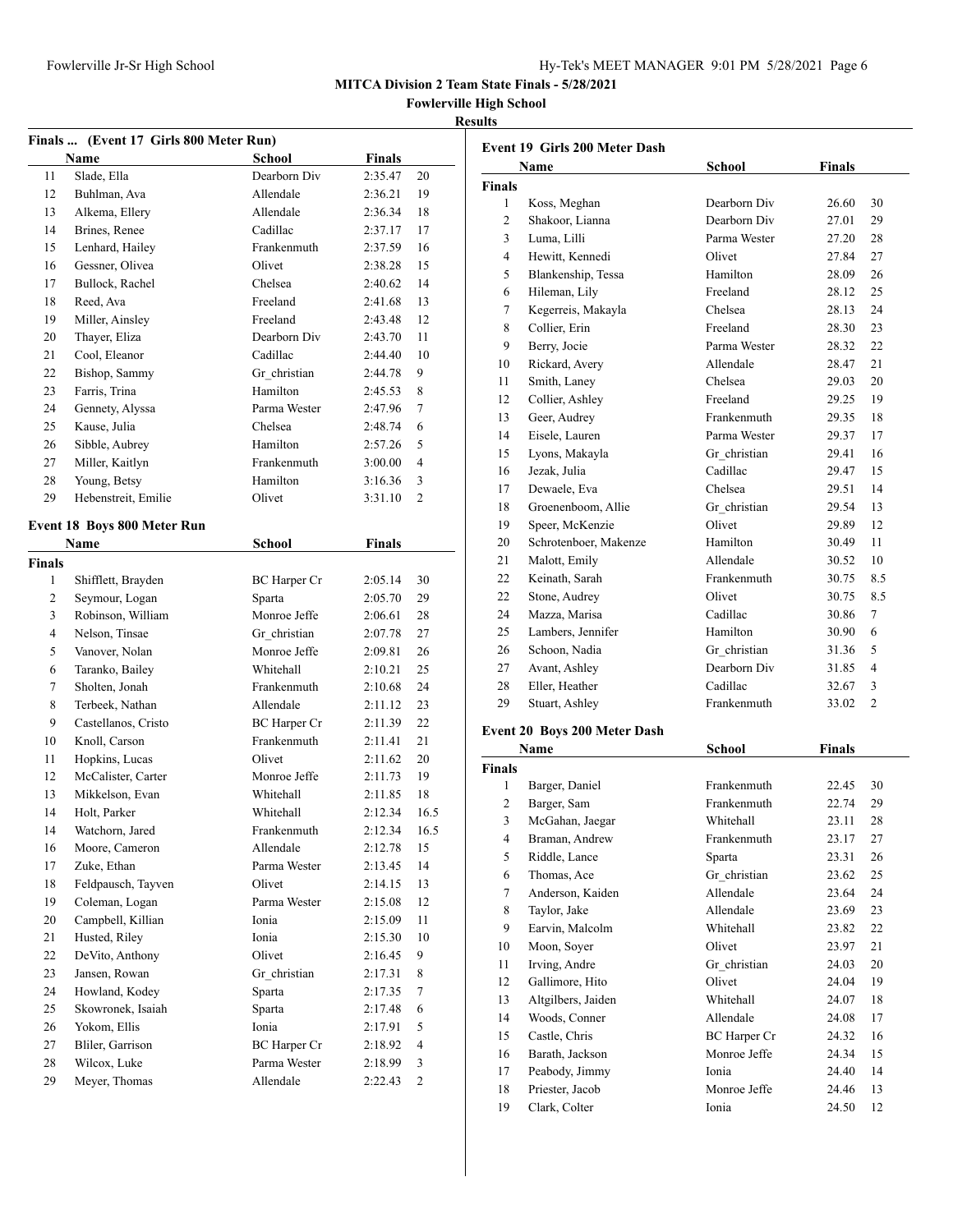**Fowlerville High School**

| <b>Results</b> |  |
|----------------|--|

| Finals  (Event 20 Boys 200 Meter Dash) |                               |                     |               |                |
|----------------------------------------|-------------------------------|---------------------|---------------|----------------|
|                                        | Name                          | School              | Finals        |                |
| 20                                     | Olney, Jude                   | Parma Wester        | 24.52         | 11             |
| 21                                     | Garcia, Micah                 | <b>BC</b> Harper Cr | 24.90         | 10             |
| 22                                     | Teachout, Luke                | Parma Wester        | 25.08         | 9              |
| 23                                     | Wood, Logan                   | <b>BC</b> Harper Cr | 25.10         | 7.5            |
| 23                                     | Tucker, Travis                | Ionia               | 25.10         | 7.5            |
| 25                                     | Richardson, Gregory           | Gr christian        | 25.27         | 6              |
| 26                                     | Dye, Gerron                   | Sparta              | 25.75         | 5              |
| 27                                     | Anderson, Syrus               | Sparta              | 25.79         | $\overline{4}$ |
| 28                                     | Maurer, Connor                | Olivet              | 26.70         | 3              |
|                                        |                               |                     |               |                |
|                                        | Event 21 Girls 3200 Meter Run |                     |               |                |
|                                        | Name                          | School              | <b>Finals</b> |                |
| <b>Finals</b>                          |                               |                     |               |                |
| 1                                      | Richmond, Mary                | Frankenmuth         | 11:15.11      | 30             |
| 2                                      | VanOtteren, Natalie           | Gr christian        | 11:38.10      | 29             |
| 3                                      | Farrell, Whitney              | Freeland            | 11:40.76      | 28             |
| $\overline{4}$                         | Peters, Abbey                 | Olivet              | 11:56.20      | 27             |
| 5                                      | Schopieray, Kendall           | Cadillac            | 11:57.81      | 26             |
| 6                                      | Hegarty, Erin                 | Dearborn Div        | 12:06.99      | 25             |
| 7                                      | Waalkes, Olivia               | Gr christian        | 12:12.46      | 24             |
| 8                                      | Butterfield, Alyssa           | Allendale           | 12:19.52      | 23             |
| 9                                      | Davies, Natalie               | Chelsea             | 12:57.99      | 22             |
| 10                                     | Krug, Trilian                 | Chelsea             | 13:04.46      | 21             |
| 11                                     | Pegman, Jenna                 | Gr christian        | 13:05.21      | 20             |
| 12                                     | Bullock, Rachel               | Chelsea             | 13:08.87      | 19             |
| 13                                     | Nedoff, Sophia                | Frankenmuth         | 13:09.46      | 18             |
| 14                                     | Postl, Lauren                 | Dearborn Div        | 13:20.51      | 17             |
| 15                                     | Reed, Bella                   | Freeland            | 13:21.36      | 16             |
| 16                                     | Heydenburg, Lillian           | Parma Wester        | 13:22.43      | 15             |
| 17                                     | Seegobin, Sasha               | Freeland            | 13:22.97      | 14             |
| 18                                     | Zehnder, Maddie               | Frankenmuth         | 13:34.32      | 13             |
| 19                                     | Hill, Regan                   | Cadillac            | 13:42.11      | 12             |
| 20                                     | Prins, Justice                | Parma Wester        | 13:46.75      | 11             |
| 21                                     | Barone, Isabelle              | Dearborn Div        | 13:48.22      | 10             |
| 22                                     | Farris, Trina                 | Hamilton            | 13:51.28      | 9              |
| 23                                     | Phillips, Gwen                | Cadillac            | 14:11.18      | 8              |
| 24                                     | O'Dell, Morgan                | Olivet              | 14:13.84      | 7              |
| 25                                     | Hamlin, Anna                  | Allendale           | 14:19.51      | 6              |
| 26                                     | Tucker, Kaylee                | Olivet              | 14:21.81      | 5              |
| 27                                     | Coleman, Natalie              | Parma Wester        | 14:39.21      | 4              |
| 28                                     | Sibble, Aubrey                | Hamilton            | 14:42.98      | 3              |
| 29                                     | Charron, Bella                | Hamilton            | 14:45.48      | 2              |
| 30                                     | Cowling, Leah                 | Allendale           | 15:15.51      | 1              |
|                                        |                               |                     |               |                |
|                                        | Event 22 Boys 3200 Meter Run  |                     |               |                |
|                                        | Name                          | <b>School</b>       | <b>Finals</b> |                |
| <b>Finals</b>                          |                               |                     |               |                |
| 1                                      | Singleton, Jacob              | Parma Wester        | 10:03.56      | 30             |
| 2                                      | Magley, Josiah                | Ionia               | 10:03.90      | 29             |
| 3                                      | Rhodea, Hayden                | Allendale           | 10:10.75      | 28             |
| 4                                      | McCalister, Carter            | Monroe Jeffe        | 10:11.89      | 27             |
| 5                                      | Jones, Jackson                | Sparta              | 10:29.35      | 26             |
| 6                                      | Zwart, Ben                    | Gr_christian        | 10:32.70      | 25             |
| $\tau$                                 | Gilbert, Owen                 | <b>BC</b> Harper Cr | 10:35.31      | 24             |

| ĽS |                    |                     |          |                |
|----|--------------------|---------------------|----------|----------------|
| 8  | Buys, Riley        | Whitehall           | 10:36.42 | 23             |
| 9  | Moore, Cameron     | Allendale           | 10:36.60 | 22             |
| 10 | Grube, Ty          | Monroe Jeffe        | 10:39.06 | 21             |
| 11 | Cook, Hayden       | Sparta              | 10:41.05 | 20             |
| 12 | Momber, Noah       | Sparta              | 10:44.06 | 19             |
| 13 | Waalkes, Joe       | Gr christian        | 10:46.70 | 18             |
| 14 | Richmond, Andre    | Whitehall           | 10:49.07 | 17             |
| 15 | Fall, Collin       | Frankenmuth         | 10:50.99 | 16             |
| 16 | Huyser, Andrew     | Gr christian        | 10:53.05 | 15             |
| 17 | McIlroy, Carter    | Whitehall           | 10:58.92 | 14             |
| 18 | Conger, Grant      | Frankenmuth         | 11:12.73 | 13             |
| 19 | Gerdes, Andrew     | Ionia               | 11:20.77 | 12             |
| 20 | Winter, Ben        | Monroe Jeffe        | 11:32.80 | 11             |
| 21 | Kubish, Zach       | Parma Wester        | 11:33.62 | 10             |
| 22 | Bird, Ben          | Allendale           | 11:37.01 | 9              |
| 23 | Torres, Samuel     | <b>BC</b> Harper Cr | 11:44.25 | 8              |
| 24 | Fountain, Conner   | Olivet              | 11:47.98 | 7              |
| 25 | Weller, Hunter     | <b>BC</b> Harper Cr | 11:53.53 | 6              |
| 26 | Lange, Xander      | Ionia               | 11:54.61 | 5              |
| 27 | Maki, Aidan        | Frankenmuth         | 12:02.41 | 4              |
| 28 | Doederlein, Collin | Parma Wester        | 12:37.15 | 3              |
| 29 | D'Lamater, Grant   | Olivet              | 14:17.60 | $\overline{2}$ |
|    |                    |                     |          |                |

#### **Event 23 Girls 4x400 Meter Relay**

|               | Team                   | Relay | <b>Finals</b>         |    |
|---------------|------------------------|-------|-----------------------|----|
| <b>Finals</b> |                        |       |                       |    |
| 1             | Parma Western          | А     | 4:11.37               | 60 |
|               | 1) Burk, Anna          |       | 2) Luma, Lilli        |    |
|               | 3) Robertson, Kendall  |       | 4) Lewis, Alyna       |    |
| 2             | Dearborn Divine Child  | А     | 4:15.09               | 54 |
|               | 1) Black, Samantha     |       | 2) Shakoor, Lianna    |    |
|               | 3) Koss, Kirsten       |       | 4) Hicks, Gianna      |    |
| 3             | Freeland               | А     | 4:24.76               | 48 |
|               | 1) Longenecker, Mara   |       | 2) Hileman, Lily      |    |
|               | 3) Hansen, Kiera       |       | 4) Farrell, Whitney   |    |
| 4             | Hamilton               | А     | 4:26.69               | 42 |
|               | 1) Genzink, Elyse      |       | 2) Genzink, Sarah     |    |
|               | 3) Kotowski, Stella    |       | 4) Blankenship, Tessa |    |
| 5.            | Gr christian           | A     | 4:27.27               | 36 |
|               | 1) Bouwman, Anika      |       | 2) Holtz, Payton      |    |
|               | 3) Triezenberg, Anna   |       | 4) Frens, Madelyn     |    |
| 6             | Cadillac               | A     | 4:31.01               | 30 |
|               | 1) Schopieray, Kendall |       | 2) Cool, Eleanor      |    |
|               | 3) Mazza, Marisa       |       | 4) Musta, Chloie      |    |
| 7             | Chelsea                | А     | 4:31.88               | 24 |
|               | 1) Kegerreis, Makayla  |       | 2) Patterson, Kendra  |    |
|               | 3) Matusik, Kasey      |       | 4) Thorburn, Riley    |    |
| 8             | Allendale              | А     | 4:33.16               | 18 |
|               | 1) Meyer, Kenzie       |       | 2) DeLore, Riley      |    |
|               | 3) Butterfield, Lauren |       | 4) Schroeder, Hannah  |    |
| 9             | Olivet                 | A     | 4:36.83               | 12 |
|               | 1) Peters, Abbey       |       | 2) Priesman, Thela    |    |
|               | 3) Stone, Audrey       |       | 4) Feldpausch, Danae  |    |
| 10            | Frankenmuth            | А     | 5:12.22               | 6  |
|               | 1) Hart, Cassidy       |       | 2) Miller, Kaitlyn    |    |
|               | 3) Deal, Katie         |       | 4) Zehnder, Maddie    |    |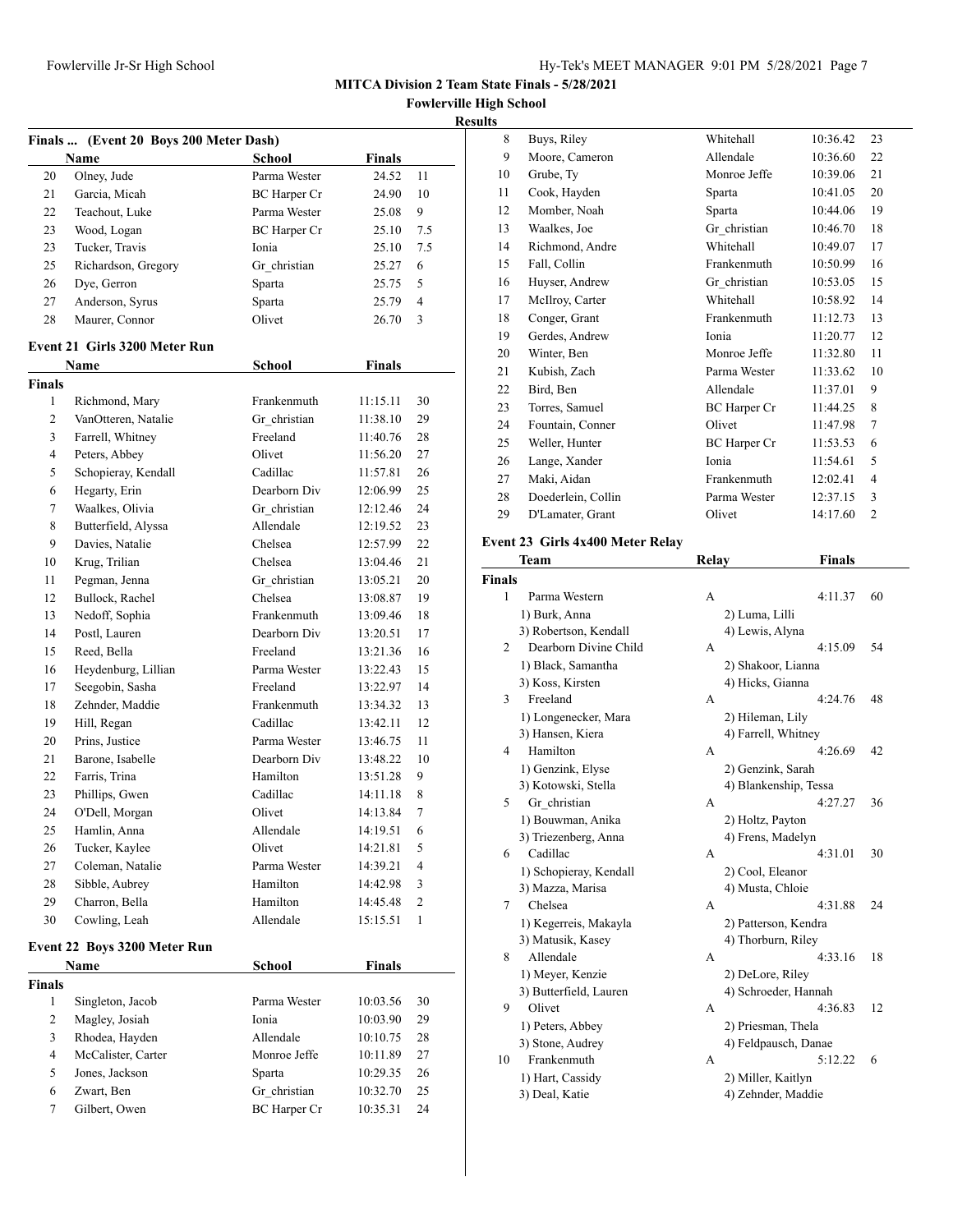## **Fowlerville High School**

#### **Results**

|               | <b>Event 24 Boys 4x400 Meter Relay</b> |       |                       |    |
|---------------|----------------------------------------|-------|-----------------------|----|
|               | <b>Team</b>                            | Relay | Finals                |    |
| <b>Finals</b> |                                        |       |                       |    |
| 1             | Frankenmuth                            | А     | 3:31.90               | 60 |
|               | 1) Stephens, Ian                       |       | 2) Barger, Sam        |    |
|               | 3) Malmo, Seth                         |       | 4) Brenner, Ryan      |    |
| 2             | Whitehall                              | А     | 3:35.73               | 54 |
|               | 1) Mikkelson, Evan                     |       | 2) Brandel, Taden     |    |
|               | 3) Taranko, Bailey                     |       | 4) Bolley, Nate       |    |
| 3             | Gr christian                           | A     | 3:38.95               | 48 |
|               | 1) Nelson, Tinsae                      |       | 2) Boer, Pieter       |    |
|               | 3) Jansen, Rowan                       |       | 4) LaRue, Jon         |    |
| 4             | Sparta                                 | А     | 3:40.70               | 42 |
|               | 1) Landry, Christopher                 |       | 2) Seymour, Logan     |    |
|               | 3) Wilson, Jax                         |       | 4) Riddle, Lance      |    |
| 5             | Parma Western                          | А     | 3:41.61               | 36 |
|               | 1) Shrock, Kayden                      |       | 2) Brown, Bode        |    |
|               | 3) Coleman, Logan                      |       | 4) Rand, Michael      |    |
| 6             | Olivet                                 | A     | 3:46.46               | 30 |
|               | 1) Molek, Mason                        |       | 2) Hopkins, Lucas     |    |
|               | 3) DeVito, Anthony                     |       | 4) Moon, Soyer        |    |
| 7             | Monroe Jefferson                       | А     | 3:46.81               | 24 |
|               | 1) Priester, Jacob                     |       | 2) Pearson, Martre    |    |
|               | 3) Thomas, Garret                      |       | 4) Robinson, William  |    |
| 8             | Ionia                                  | А     | 3:48.01               | 18 |
|               | 1) Peabody, Jimmy                      |       | 2) Ciganick, Colyn    |    |
|               | 3) Odette, John                        |       | 4) Schafer, Lukas     |    |
| 9             | <b>BC</b> Harper Creek                 | А     | 3:49.13               | 12 |
|               | 1) Bliler, Garrison                    |       | 2) Oaks, Mason        |    |
|               | 3) McCray, Julion                      |       | 4) Shifflett, Brayden |    |
|               | Allendale                              | A     | DO                    |    |
|               | 1) Adams, Patrick                      |       | 2) Kennedy, Kellen    |    |
|               | 3) Chappell, Jake                      |       | 4) Taylor, Jake       |    |

## **Event 25 Girls High Jump**

|        | Name              | School       | Finals      |      |
|--------|-------------------|--------------|-------------|------|
| Finals |                   |              |             |      |
| 1      | Atkins, Ashley    | Allendale    | 5-00.00     | 30   |
| 2      | Cebulski, Rowan   | Gr_christian | $4 - 10.00$ | 29   |
| 3      | Odiase, Peace     | Cadillac     | $4 - 06.00$ | 26   |
| 3      | Priesman, Thela   | Olivet       | $4 - 06.00$ | 26   |
| 3      | Hall, Ella        | Freeland     | $4 - 06.00$ | 26   |
| 3      | Herrick, Kayda    | Parma Wester | $4 - 06.00$ | 26   |
| 3      | Heugel, Sidney    | Allendale    | $4 - 06.00$ | 26   |
| 8      | Schoenow, Jaclyn  | Frankenmuth  | $4 - 06.00$ | 20.5 |
| 8      | McMahon, Reina    | Cadillac     | $4 - 06.00$ | 20.5 |
| 8      | Koopman, Ashley   | Hamilton     | $4 - 06.00$ | 20.5 |
| 8      | Miller, Ainsley   | Freeland     | $4 - 06.00$ | 20.5 |
| 8      | Burk, Anna        | Parma Wester | $4 - 06.00$ | 20.5 |
| 8      | O'Rourke, Rylee   | Frankenmuth  | $4 - 06.00$ | 20.5 |
| 14     | Meyer, Kenzie     | Allendale    | $4 - 06.00$ | 16.5 |
| 14     | King, Anna        | Chelsea      | $4 - 06.00$ | 16.5 |
| 16     | Walker, Madeline  | Dearborn Div | $4 - 06.00$ | 15   |
| 17     | Lyons, Makayla    | Gr christian | $4 - 02.00$ | 10.5 |
| 17     | Falerios, Natalie | Chelsea      | $4 - 02.00$ | 10.5 |
|        |                   |              |             |      |

| IUS     |                    |              |             |      |
|---------|--------------------|--------------|-------------|------|
| 17      | Collins, Madeline  | Chelsea      | $4 - 02.00$ | 10.5 |
| 17      | Schwartz, Ella     | Hamilton     | $4 - 02.00$ | 10.5 |
| 17      | Lambers, Jennifer  | Hamilton     | $4 - 02.00$ | 10.5 |
| 17      | Glowzinski, Hannah | Dearborn Div | $4 - 02.00$ | 10.5 |
| 17      | Hoekzema, Abigail  | Gr christian | $4 - 02.00$ | 10.5 |
| 17      | Fundaro, Graci     | Dearborn Div | $4 - 02.00$ | 10.5 |
| $- - -$ | Pachan, Isabelle   | Olivet       | NH          |      |
| $- - -$ | Nedoff, Sophia     | Frankenmuth  | NH          |      |
| $---$   | King, Karley       | Olivet       | NH          |      |
| $- - -$ | Smith, Bella       | Cadillac     | NH          |      |
|         | Gregory, Kaela     | Freeland     | NH          |      |
|         |                    |              |             |      |

## **Event 26 Boys High Jump**

|                | Name               | <b>School</b>       | <b>Finals</b> |      |
|----------------|--------------------|---------------------|---------------|------|
| <b>Finals</b>  |                    |                     |               |      |
| 1              | Geelen, Paul       | <b>BC</b> Harper Cr | $6 - 02.00$   | 30   |
| 2              | Brenner, Ryan      | Frankenmuth         | $6 - 00.00$   | 29   |
| 3              | Baumann, Eli       | Allendale           | $5-10.00$     | 28   |
| $\overline{4}$ | Chappell, Jake     | Allendale           | $5-06.00$     | 26   |
| 4              | Cross, Rocco       | Parma Wester        | $5-06.00$     | 26   |
| $\overline{4}$ | Smith, Bryce       | Frankenmuth         | $5-06.00$     | 26   |
| 7              | Hall, Jordan       | Olivet              | $5-06.00$     | 23   |
| 7              | Maki, Aidan        | Frankenmuth         | 5-06.00       | 23   |
| $\tau$         | Veneziano, Joshua  | Parma Wester        | $5-06.00$     | 23   |
| 10             | Houle, Gage        | Sparta              | $5-02.00$     | 18.5 |
| 10             | Kennedy, Kellen    | Allendale           | $5-02.00$     | 18.5 |
| 10             | Canfield, Ethan    | Ionia               | $5-02.00$     | 18.5 |
| 10             | Mikkelson, Evan    | Whitehall           | $5-02.00$     | 18.5 |
| 10             | Castle, Chris      | <b>BC</b> Harper Cr | $5-02.00$     | 18.5 |
| 10             | Overvoorde, Jaden  | Gr christian        | $5-02.00$     | 18.5 |
| 16             | Rogers, Aiden      | Parma Wester        | $5-02.00$     | 12.5 |
| 16             | Vandenbroek, Simon | Gr_christian        | $5-02.00$     | 12.5 |
| 16             | Durbin, Andrew     | Whitehall           | $5-02.00$     | 12.5 |
| 16             | Blom, Ian          | Sparta              | $5-02.00$     | 12.5 |
| 16             | Odette, John       | Ionia               | $5-02.00$     | 12.5 |
| 16             | Merkel, Ben        | Monroe Jeffe        | $5-02.00$     | 12.5 |
| 22             | Klunder, Eli       | Gr christian        | $5-02.00$     | 8    |
| 22             | Boerma, Hunter     | Sparta              | 5-02.00       | 8    |
| 22             | Thomas, Garret     | Monroe Jeffe        | $5-02.00$     | 8    |
| ---            | Pearson, Martre    | Monroe Jeffe        | NH            |      |
| ---            | Fountain, Conner   | Olivet              | NH            |      |
| ---            | Williams, Da'Carri | Whitehall           | NH            |      |
| ---            | Rowe, Peyton       | <b>BC</b> Harper Cr | NH            |      |
| $---$          | Raymond, Jayce     | Olivet              | NH            |      |
|                |                    |                     |               |      |

## **Event 27 Girls Pole Vault**

|               | Name               | School       | Finals      |    |
|---------------|--------------------|--------------|-------------|----|
| <b>Finals</b> |                    |              |             |    |
| 1             | Heugel, Sidney     | Allendale    | 10-00.00    | 30 |
| 2             | Black, Breanne     | Chelsea      | $9 - 03.00$ | 29 |
| 3             | Charron, Bella     | Hamilton     | 8-06.00     | 28 |
| 4             | Lundquist, Madisyn | Cadillac     | 7-06.00     | 25 |
| 4             | Wittung, Ana       | Gr christian | 7-06.00     | 25 |
| 4             | Sturis, Katlynn    | Freeland     | 7-06.00     | 25 |
| 4             | Guthre, Audra      | Chelsea      | 7-06.00     | 25 |
| 4             | Rybicki, Evelynn   | Freeland     | 7-06.00     | 25 |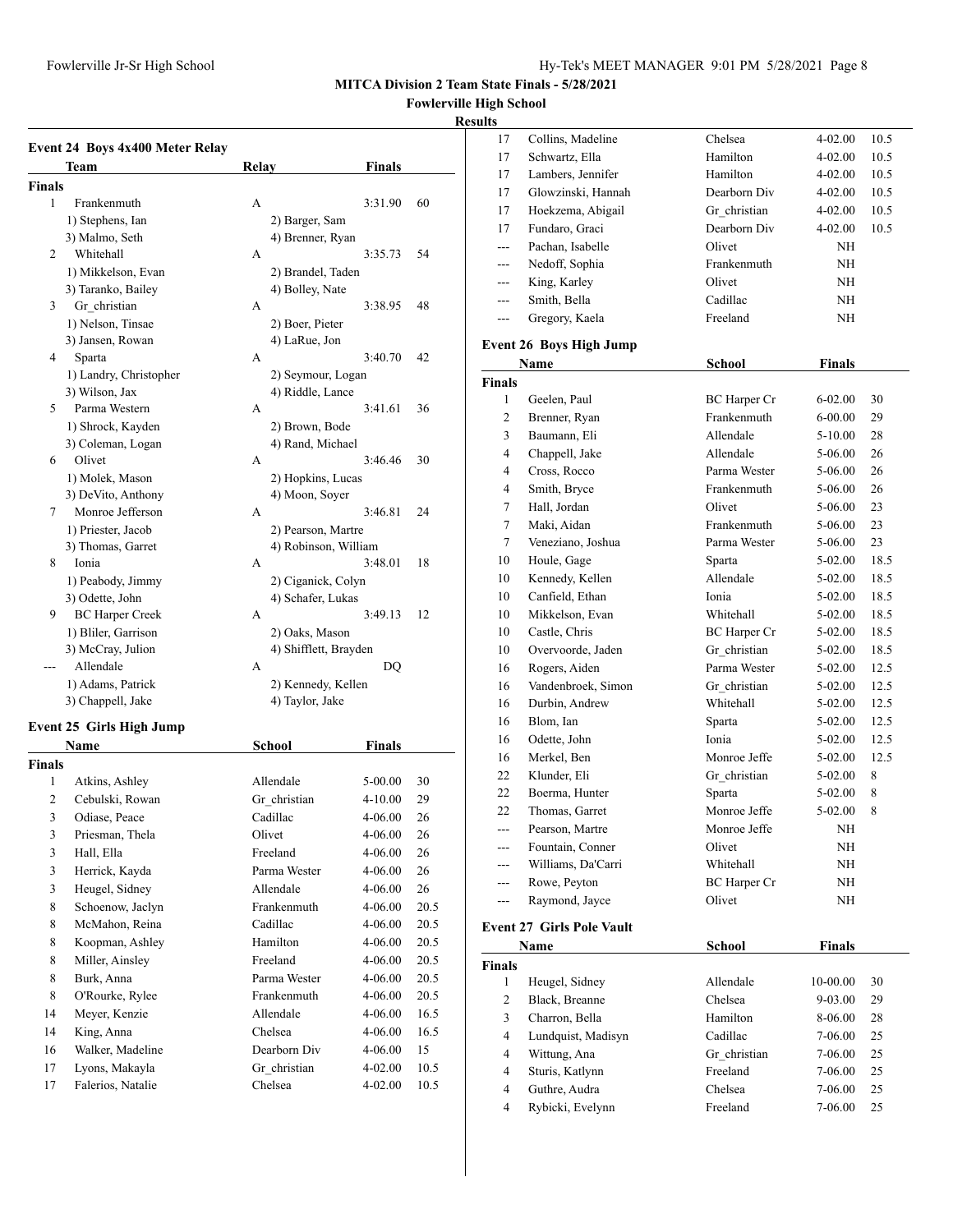**Fowlerville High School**

## **Results**

|                | Finals  (Event 27 Girls Pole Vault) |                     |               |      |
|----------------|-------------------------------------|---------------------|---------------|------|
|                | <b>Name</b>                         | School              | <b>Finals</b> |      |
| 9              | DeLa Grange, Sarah                  | Parma Wester        | 7-06.00       | 21   |
| 9              | Overbeek, Grace                     | Hamilton            | 7-06.00       | 21   |
| 9              | Taubert, Tristen                    | Hamilton            | 7-06.00       | 21   |
| 12             | Boelens, Shelby                     | Allendale           | 7-06.00       | 19   |
| 13             | Heydenburg, Lillian                 | Parma Wester        | $6 - 06.00$   | 18   |
| 14             | Dodd, Abbey                         | Parma Wester        | $6 - 06.00$   | 17   |
| 15             | Meyer, Kenzie                       | Allendale           | $6 - 06.00$   | 16   |
| $- - -$        | O'Rourke, Piper                     | Frankenmuth         | <b>NH</b>     |      |
| $---$          | Paddock, Lily                       | Chelsea             | NH            |      |
| ---            | Kaiser, LilyAnn                     | Frankenmuth         | NH            |      |
| ---            | Gottleber, Katelyn                  | Cadillac            | NΗ            |      |
| $---$          | Lindstrom, Anna                     | Gr christian        | NΗ            |      |
| ---            | Phillips, Gwen                      | Cadillac            | NΗ            |      |
| $---$          | Paten, Madison                      | Frankenmuth         | NΗ            |      |
| $---$          | Cebulski, Rowan                     | Gr christian        | NΗ            |      |
| ---            | Feldpausch, Danae                   | Olivet              | NH            |      |
| $- - -$        | Pachan, Isabelle                    | Olivet              | NH            |      |
| $---$          | Kennedy, Alyssa                     | Olivet              | NH            |      |
|                |                                     |                     |               |      |
|                | <b>Event 28 Boys Pole Vault</b>     |                     |               |      |
|                | Name                                | <b>School</b>       | <b>Finals</b> |      |
| <b>Finals</b>  |                                     |                     |               |      |
| 1              | Rauwerda, Joey                      | Gr christian        | 14-03.25      | 30   |
| 2              | Tidwell, Jacob                      | Parma Wester        | 11-09.00      | 29   |
| 3              | Trimm, Bryce                        | <b>BC</b> Harper Cr | 11-09.00      | 28   |
| 4              | Meyers, Lucas                       | Allendale           | 10-09.00      | 27   |
| 5              | Carnahan, Blake                     | Frankenmuth         | 9-09.00       | 25.5 |
| 5              | Morren, Ryan                        | Allendale           | 9-09.00       | 25.5 |
| 7              | Inosencio, Lucas                    | Parma Wester        | 9-09.00       | 24   |
| 8              | Korn, Mason                         | BC Harper Cr        | 9-09.00       | 23   |
| $- - -$        | Tiles, Kevin                        | <b>BC</b> Harper Cr | NH            |      |
| $---$          | Maurer, Connor                      | Olivet              | NH            |      |
| ---            | Witham, Micah                       | Whitehall           | NH            |      |
| $---$          | Menerey, Josiah                     | Gr christian        | <b>NH</b>     |      |
| ---            | Ready, Ca'mar                       | Whitehall           | ΝH            |      |
|                | Negrete, Christian                  | Ionia               | NΗ            |      |
| ---            | Houle, Gage                         | Sparta              | ΝH            |      |
| ---            | Seekman, Nate                       | Sparta              | NΗ            |      |
| ---            | Battjes, Cam                        | Allendale           | NΗ            |      |
| ---            | Campbell, Killian                   | Ionia               | NΗ            |      |
| ---            | Hall, Jordan                        | Olivet              | NΗ            |      |
|                | Rand, Michael<br>Jones, Jackson     | Parma Wester        | NΗ            |      |
| ---            |                                     | Sparta              | NΗ            |      |
| $---$          | Conrad, David                       | Whitehall           | NΗ            |      |
|                | <b>Event 29 Girls Long Jump</b>     |                     |               |      |
|                | Name                                | <b>School</b>       | Finals        |      |
| <b>Finals</b>  |                                     |                     |               |      |
| 1              | Schroeder, Hannah                   | Allendale           | 16-07.25      | 30   |
| 2              | Kegerreis, Makayla                  | Chelsea             | 16-03.25      | 29   |
| 3              | Bentley, Jenna                      | Frankenmuth         | 15-09.00      | 28   |
| $\overline{4}$ | Schoon, Nadia                       | Gr christian        | 14-11.25      | 27   |
| 5              | Klopf, Lydia                        | Freeland            | 14-08.00      | 26   |
| 6              | Groenenboom, Allie                  | Gr christian        | 14-08.00      | 25   |
|                |                                     |                     |               |      |

| unts          |                                |              |              |                |
|---------------|--------------------------------|--------------|--------------|----------------|
| $\tau$        | Gomez, Seriena                 | Olivet       | 14-06.25     | 24             |
| 8             | Mieske, Caitlyn                | Freeland     | 14-05.00     | 23             |
| 9             | Jones, Leah                    | Dearborn Div | 14-04.75     | 22             |
| 10            | Berry, Jocie                   | Parma Wester | 14-02.00     | 21             |
| 11            | Dewaele, Eva                   | Chelsea      | 13-11.00     | 20             |
| 12            | White, Clare                   | Dearborn Div | 13-10.50     | 19             |
| 13            | Sanchez, Amanda                | Freeland     | 13-09.50     | 18             |
| 14            | Varga, Elyse                   | Dearborn Div | 13-08.25     | 17             |
| 15            | Schamanek, Madelyn             | Cadillac     | 13-07.50     | 16             |
| 16            | Baker, Brooklyn                | Olivet       | 13-04.50     | 15             |
| 17            | Eller, Heather                 | Cadillac     | 13-01.75     | 14             |
| 18            | O'Rourke, Rylee                | Frankenmuth  | 13-01.25     | 13             |
| 19            | Collins, Madeline              | Chelsea      | 13-00.75     | 12             |
| 20            | Delp, Darian                   | Parma Wester | 13-00.50     | 11             |
| 21            | Gennety, Alyssa                | Parma Wester | 12-11.75     | 10             |
| 22            | Steele, Halle                  | Allendale    | $12 - 10.50$ | 9              |
| 23            | Ritsema, Ashley                | Hamilton     | 12-06.00     | 8              |
| 24            | McDowell, Korrine              | Olivet       | 12-05.00     | 7              |
| 25            | Lambers, Jennifer              | Hamilton     | 12-02.25     | 6              |
| 26            | Schwartz, Ella                 | Hamilton     | 11-11.75     | 5              |
| 27            | Deal, Katie                    | Frankenmuth  | 11-04.75     | $\overline{4}$ |
| 28            | Vandermolen, Shelby            | Allendale    | 11-00.75     | 3              |
| 29            | Lindstrom, Anna                | Gr christian | 11-00.50     | $\overline{2}$ |
| 30            | Krannitz, Grace                | Cadillac     | 10-10.50     | $\mathbf{1}$   |
|               | <b>Event 30 Boys Long Jump</b> |              |              |                |
| Name          |                                | School       | Finals       |                |
| <b>Finals</b> |                                |              |              |                |

|                | Name              | School              | <b>Finals</b> |                |
|----------------|-------------------|---------------------|---------------|----------------|
| nals           |                   |                     |               |                |
| 1              | Gulker, Keagan    | Allendale           | 20-01.25      | 30             |
| $\overline{c}$ | Snay, Landen      | Whitehall           | 19-09.00      | 29             |
| 3              | Battjes, Cam      | Allendale           | 19-07.50      | 28             |
| $\overline{4}$ | Bolley, Nate      | Whitehall           | 19-06.50      | 27             |
| 5              | Garcia, Micah     | <b>BC</b> Harper Cr | 19-02.50      | 26             |
| 6              | Rodgers, Jordan   | Gr christian        | 19-01.50      | 25             |
| 7              | Braman, Andrew    | Frankenmuth         | 19-01.25      | 24             |
| 8              | Flower, Clay      | Olivet              | 18-11.50      | 23             |
| 9              | Bernard, Mason    | Sparta              | 18-11.00      | 22             |
| 10             | Shepherd, Graycen | Whitehall           | 18-10.50      | 21             |
| 11             | Smith, Bryce      | Frankenmuth         | 18-10.00      | 20             |
| 12             | Tobias, Dalton    | Olivet              | 18-08.50      | 19             |
| 13             | Malmo, Seth       | Frankenmuth         | 18-06.50      | 18             |
| 14             | Blom, Ian         | Sparta              | 18-04.00      | 17             |
| 15             | Granger, Kullan   | Ionia               | 18-03.50      | 16             |
| 16             | Barath, Jackson   | Monroe Jeffe        | 17-10.50      | 15             |
| 17             | Doornbos, Parker  | Gr christian        | 17-10.00      | 14             |
| 18             | Maurer, Connor    | Olivet              | 17-05.50      | 13             |
| 19             | Gilbert, Owen     | <b>BC</b> Harper Cr | 17-05.00      | 12             |
| 20             | Clark, Colter     | Ionia               | 17-01.50      | 10.5           |
| 20             | Tidwell, Colin    | Parma Wester        | 17-01.50      | 10.5           |
| 22             | Pribyl, Malachi   | Monroe Jeffe        | 17-01.00      | 9              |
| 23             | Ciganick, Colyn   | Ionia               | 16-08.50      | 8              |
| 24             | Lindsley, Ian     | BC Harper Cr        | 16-07.00      | 6.5            |
| 24             | Anewiski, Alex    | Allendale           | 16-07.00      | 6.5            |
| 26             | Merkel, Ben       | Monroe Jeffe        | 16-06.00      | 5              |
| 27             | Goree, Dewayne    | Gr christian        | 16-04.00      | $\overline{4}$ |
| 28             | Hammock, Dylan    | Sparta              | 15-09.00      | 3              |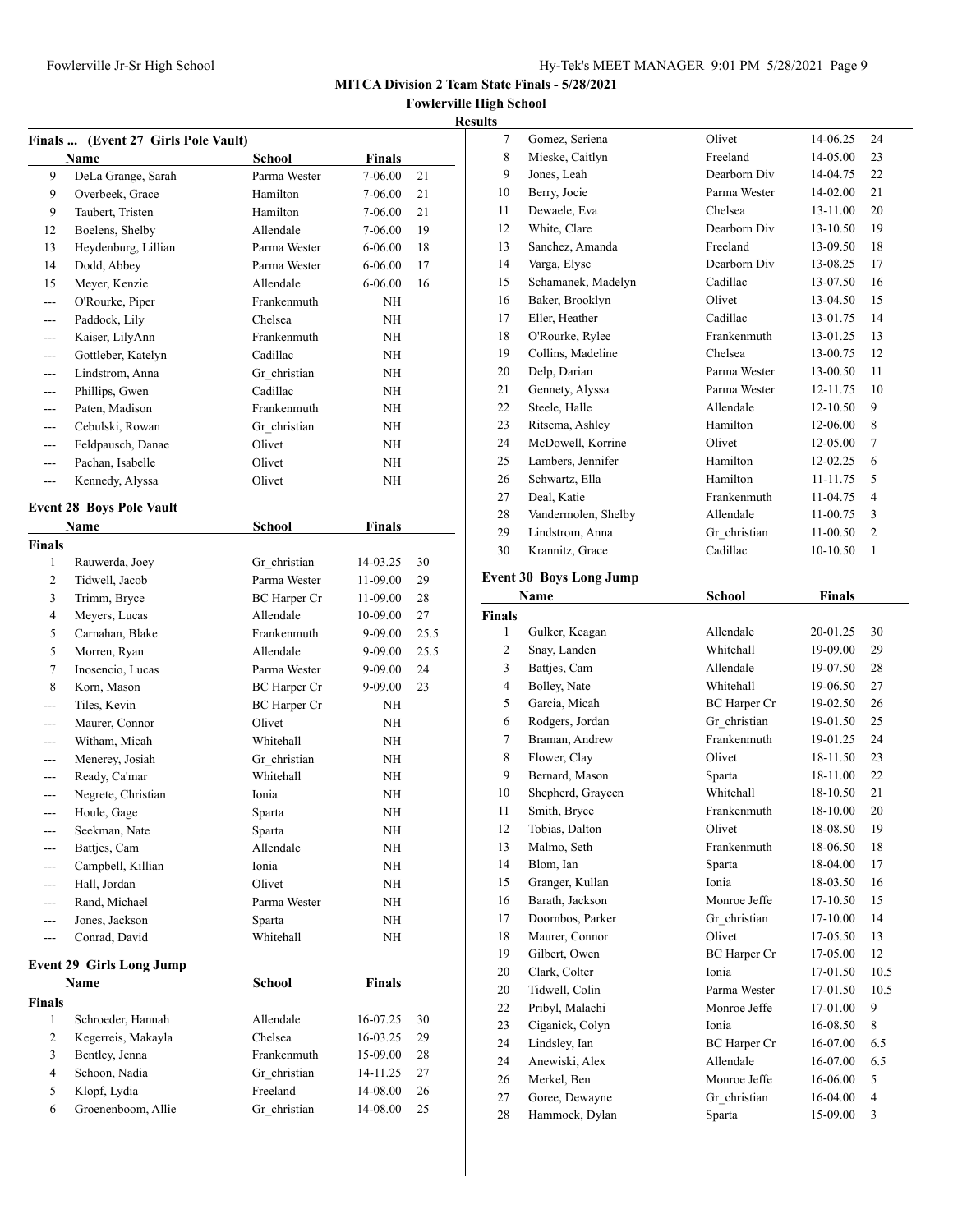**Fowlerville High School**

# **Results**

| Finals  (Event 30 Boys Long Jump) |                                     |               |                     |                |
|-----------------------------------|-------------------------------------|---------------|---------------------|----------------|
|                                   | Name                                | School        | Finals              |                |
| 29                                | Kinder, Adam                        | Parma Wester  | 15-01.50            | $\overline{c}$ |
| 30                                | Gooldy, Hunter                      | Parma Wester  | $12 - 10.50$        | 1              |
|                                   | <b>Event 31 Girls Discus Throw</b>  |               |                     |                |
|                                   |                                     |               |                     |                |
|                                   | Name                                | School        | Finals              |                |
| <b>Finals</b><br>1                |                                     | Parma Wester  |                     |                |
| 2                                 | Kucharek, Lily                      | Frankenmuth   | 130-04.50<br>125-04 | 30<br>29       |
| 3                                 | Stone, Stephanie<br>Majeske, Morgan | Chelsea       | 110-10              | 28             |
| 4                                 | Wortman, Rosie                      | Allendale     | 105-07              | 27             |
| 5                                 | Spegel, Alyssa                      | Freeland      | 104-02              | 26             |
| 6                                 | Otto, Payton                        | Olivet        | 100-09.50           | 25             |
| 7                                 | Mo, Angela                          | Cadillac      | 98-06               | 24             |
| 8                                 | Tasma, Mila                         | Hamilton      | 97-02               | 23             |
| 9                                 | Plencner, Maria                     | Dearborn Div  | 95-01.50            | 22             |
| 10                                | Hileman, Lily                       | Freeland      | 94-05               | 21             |
| 11                                | Springer, Aliyah                    | Hamilton      | 92-09               | 20             |
| 12                                | Smith, Olivia                       | Cadillac      | 88-07               | 19             |
| 13                                | Woodard, Ava                        | Chelsea       | 88-05               | 18             |
| 14                                | Kelenske, Emma                      | Olivet        | 88-00               | 17             |
| 15                                | Spegel, Kirsten                     | Freeland      | 87-00               | 16             |
| 16                                | Johns, Makenzie                     | Cadillac      | 86-02               | 15             |
| 17                                | Koopman, Ashley                     | Hamilton      | 82-03               | 14             |
| 18                                | Winkle, Kristin                     | Gr christian  | 79-07               | 13             |
| 19                                | Budz, Emery                         | Dearborn Div  | 79-04               | 12             |
| 20                                | Miller, Grace                       | Frankenmuth   | 78-11               | 11             |
| 21                                | Talsma, Violet                      | Gr christian  | 76-01               | 10             |
| 22                                | Steffes, Grace                      | Dearborn Div  | 75-00               | 9              |
| 23                                | Letts, Emmalie                      | Olivet        | 70-09               | 8              |
| 24                                | Hoffman, Ashlyn                     | Parma Wester  | 65-00.50            | 7              |
| 25                                | Yokom, Ella                         | Parma Wester  | 65-00               | 6              |
| 26                                | Shaw, Madison                       | Frankenmuth   | 64-03               | 5              |
| 27                                | Thomas, Olivia                      | Gr christian  | 61-02               | 3.5            |
| 27                                | Dolce, Kristin                      | Allendale     | 61-02               | 3.5            |
| 29                                | Gabriel-Menegay, Jasmine            | Chelsea       | 56-05               | 2              |
| 30                                | Noble, Emily                        | Allendale     | 47-08               | $\mathbf{1}$   |
|                                   |                                     |               |                     |                |
|                                   | <b>Event 32 Boys Discus Throw</b>   |               |                     |                |
|                                   | Name                                | <b>School</b> | Finals              |                |
| <b>Finals</b>                     |                                     |               |                     |                |
| 1                                 | Mansfield, Alex                     | Monroe Jeffe  | 144-05              | 30             |
| 2                                 | Sarjo, Adam                         | Gr christian  | 136-08              | 29             |
| 3                                 | Durbin, Andrew                      | Whitehall     | 131-00              | 28             |
| 4                                 | Tutt, Ryan                          | Frankenmuth   | 128-08              | 27             |
| 5                                 | Roussel, Matt                       | Frankenmuth   | 122-09              | 26             |
| 6                                 | Grant, Brandon                      | Ionia         | 121-04              | 25             |
| 7                                 | McAninich, Michael                  | Parma Wester  | 119-06              | 24             |
| 8                                 | Otto, Keith                         | Olivet        | 118-04              | 23             |
| 9                                 | Plank, Braedon                      | Sparta        | 117-07              | 22             |
| 10                                | Reavey, Gabe                        | Whitehall     | 113-09              | 21             |
| 11                                | McKinney, Logan                     | Monroe Jeffe  | 113-00              | 20             |
| 12                                | Haack, Tyler                        | Monroe Jeffe  | 109-09              | 19             |
| 13                                | Madej, Brendan                      | BC Harper Cr  | 108-04              | 18             |
| 14                                | Miller, Antar                       | Ionia         | 108-01              | 17             |

| .              |                                |                     |               |      |  |
|----------------|--------------------------------|---------------------|---------------|------|--|
| 15             | Tejeda, Domenico               | Allendale           | 107-07        | 16   |  |
| 16             | Pariseau, Adam                 | Parma Wester        | 106-02        | 15   |  |
| 17             | Whisman, Logan                 | Parma Wester        | 105-09        | 14   |  |
| 18             | Sebright, Tyler                | <b>BC</b> Harper Cr | 103-08        | 13   |  |
| 19             | Rozema, John                   | Sparta              | 102-06        | 12   |  |
| 20             | Russell, Wesley                | Whitehall           | 98-05         | 11   |  |
| 21             | Andrews, Ryan                  | Olivet              | 98-00         | 10   |  |
| 22             | Meyer, Thomas                  | Allendale           | 97-08         | 9    |  |
| 23             | Edmonds, Joe                   | <b>BC</b> Harper Cr | 96-06         | 8    |  |
| 24             | Priddy, Drew                   | Olivet              | $92 - 10$     | 7    |  |
| 25             | Ostling, Emery                 | Sparta              | 91-00         | 6    |  |
| 26             | Van Houten, Trevor             | Gr_christian        | 89-10         | 5    |  |
| 27             | Morren, Ryan                   | Allendale           | 89-09         | 4    |  |
| 28             | Clark, Cameron                 | Ionia               | 89-05         | 3    |  |
| 29             | VerMerris, Tyler               | Gr christian        | 84-06         | 2    |  |
| ---            | DeBeau, Dalton                 | Frankenmuth         | ND            |      |  |
|                |                                |                     |               |      |  |
|                | <b>Event 33 Girls Shot Put</b> |                     |               |      |  |
|                | Name                           | School              | <b>Finals</b> |      |  |
| <b>Finals</b>  |                                |                     |               |      |  |
| 1              | Kucharek, Lily                 | Parma Wester        | 37-09.50      | 30   |  |
| 2              | Spegel, Kirsten                | Freeland            | 36-08.00      | 29   |  |
| 3              | Mo, Angela                     | Cadillac            | 33-05.00      | 28   |  |
| $\overline{4}$ | Kelenske, Emma                 | Olivet              | 32-09.50      | 27   |  |
| 5              | Majeske, Morgan                | Chelsea             | 32-05.00      | 26   |  |
| 6              | Otto, Payton                   | Olivet              | 31-07.00      | 25   |  |
| 7              | Wortman, Rosie                 | Allendale           | 31-06.00      | 24   |  |
| 8              | Steffes, Grace                 | Dearborn Div        | 30-07.50      | 23   |  |
| 9              | Woodard, Ava                   | Chelsea             | 30-07.00      | 22   |  |
| 10             | Johns, Makenzie                | Cadillac            | 30-06.50      | 21   |  |
| 11             | Plencner, Maria                | Dearborn Div        | 30-01.00      | 19.5 |  |
| 11             | Spegel, Alyssa                 | Freeland            | 30-01.00      | 19.5 |  |
| 13             | Latoski, Riley                 | Freeland            | 29-03.00      | 18   |  |
| 14             | Kovacevich, Ellie              | Cadillac            | 28-05.50      | 17   |  |
| 15             | Tasma, Mila                    | Hamilton            | 28-00.00      | 16   |  |
| 16             | Yokom. Ella                    | Parma Wester        | 27-06.50      | 15   |  |
| 17             | Stone, Stephanie               | Frankenmuth         | 27-02.50      | 14   |  |
| 18             | Overbeek, Grace                | Hamilton            | 27-02.00      | 13   |  |
| 19             | Tucker, Bristol                | Parma Wester        | 26-03.00      | 12   |  |
| 20             | Letts, Emmalie                 | Olivet              | 26-00.00      | 11   |  |
| 21             | Winkle, Kristin                | Gr christian        | 24-08.50      | 9.5  |  |
| 21             | Koopman, Ashley                | Hamilton            | 24-08.50      | 9.5  |  |
| 23             | Miller, Grace                  | Frankenmuth         | 23-05.50      | 8    |  |
| 24             | Thomas, Olivia                 | Gr_christian        | 23-00.50      | 7    |  |
| 25             | Budz, Emery                    | Dearborn Div        | 22-09.50      | 6    |  |
| 26             | Shaw, Madison                  | Frankenmuth         | 22-08.50      | 5    |  |
| 27             | Dolce, Kristin                 | Allendale           | 22-04.00      | 4    |  |
| 28             | Paddock, Lily                  | Chelsea             | 20-11.50      | 3    |  |
| 29             | Meade, Taylor                  | Allendale           | 18-04.00      | 2    |  |
|                | <b>Event 34 Boys Shot Put</b>  |                     |               |      |  |
|                | Name                           | School              | <b>Finals</b> |      |  |
| <b>Finals</b>  |                                |                     |               |      |  |
| $\mathbf{1}$   | Mansfield, Alex                | Monroe Jeffe        | 58-05.50      | 30   |  |
| $\overline{c}$ | McAninich, Michael             | Parma Wester        | 46-09.00      | 29   |  |
| 3              | Russell, Wesley                | Whitehall           | 44-07.00      | 28   |  |
|                |                                |                     |               |      |  |